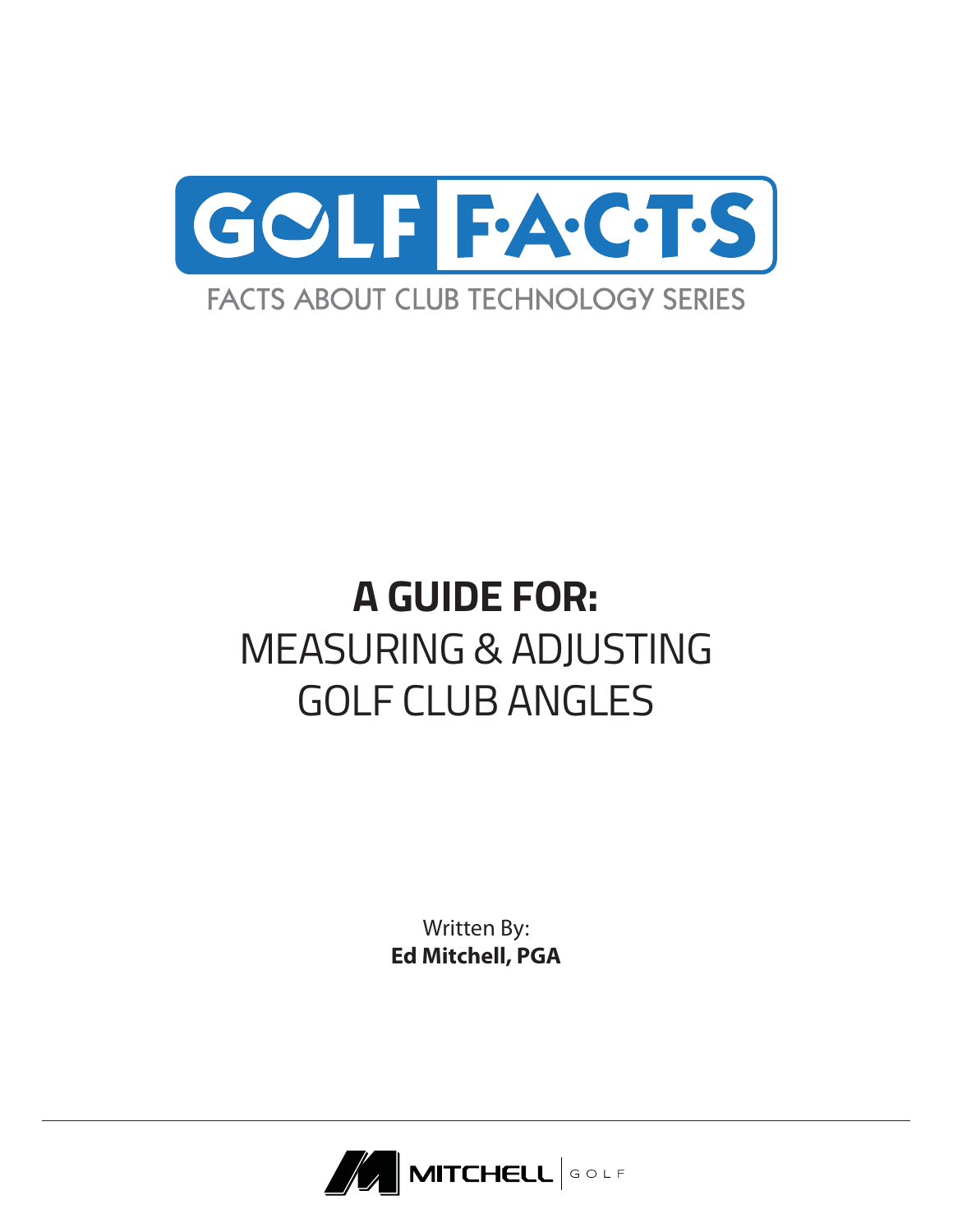# Introduction

The golf industry has struggled over many years in recognizing the proper measuring methods to determine golf club angles. In the past manufacturers had generally claimed that only they could measure their club's angles because they had their own proprietary method.

The specification gauge disciples in the golf industry have long advocated the only way to measure club angles is by placing the club head on its sole center (defined by the middle of the score lines) on the base of the specification gauge. That method at best is subjective to the eye and practically impossible to repeat. The fact is the golf ball is struck on the club's face, not on its sole.

Therefore, the proper geometric measurement for loft, lie & face angles is to register the club's face attitude in a square and horizontal plane to precisely measure the club's angles in relation to the shaft plane. The ideal method is to register the club's score lines to a known square relationship to the measuring gauge. This allows for accuracy and repeatability. It becomes the benchmark for comparing lie angle marks on irons produced from an impact board. The angles displayed on the bending machine gauge become relative to any adjustment required and are not used to determine if the manufacturers specifications are accurate or not.

After proper registration in the bending machine clubs can then be adjusted to fit the individual needs of golfers allowing for game improvement while creating customer service profits for golf industry professionals.

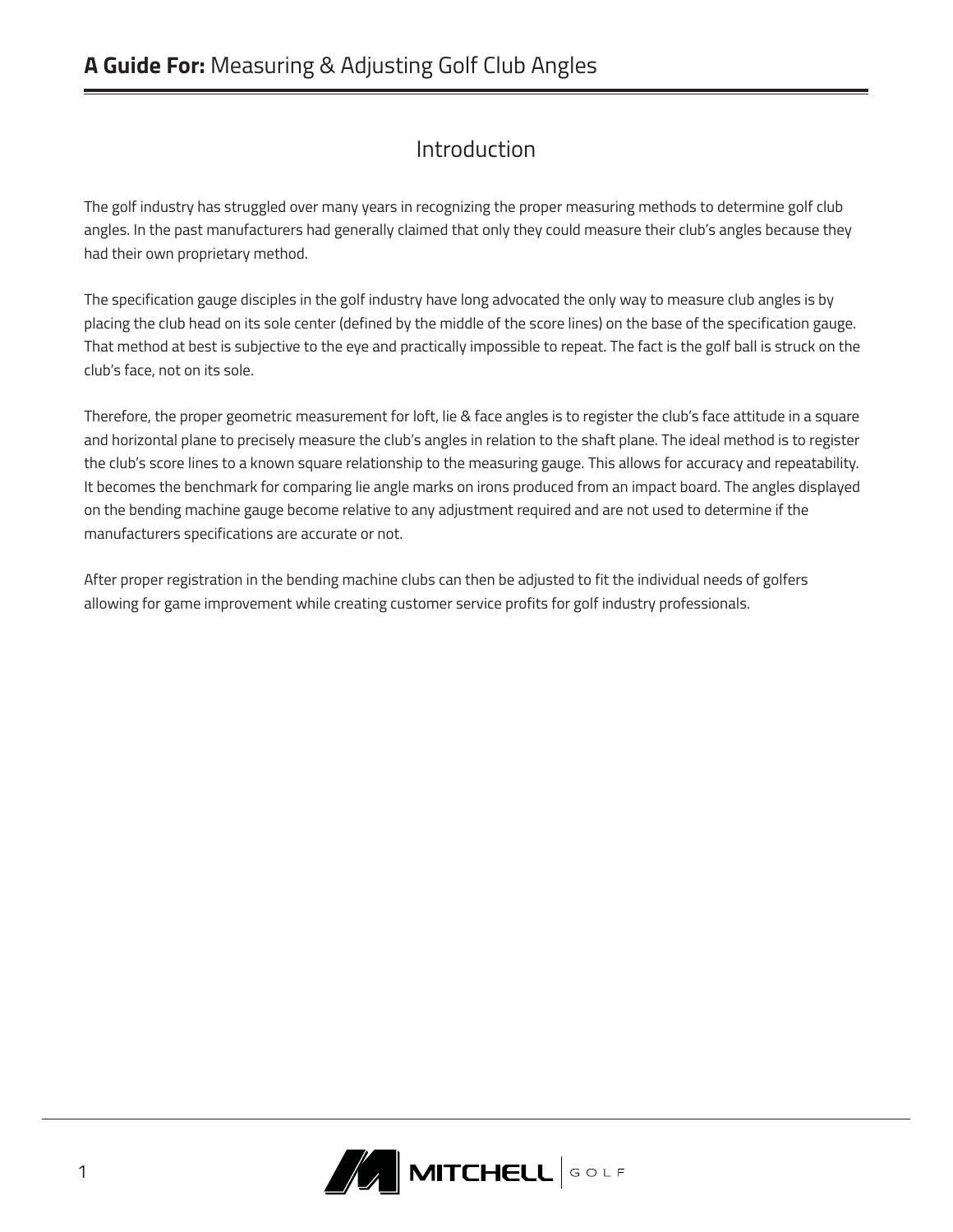### Terms

**As Cast**: Metallurgical state of alloy, in casting process as poured into mold.

**Bending Bar**: Piece of equipment that fits over the hosel of a golf club and used for adjusting angles. Bending bars are available in many sizes and designs to accommodate various hosels.

**Blind Bore**: A bore configuration of metal woods in which the shaft penetrates the bore to a standard depth of 1/2" from the sole of the club head.

**Bore Depth**: The depth measurement of the hosel bore or shaft penetration.

**Bore Type**: The term used to describe how far a shaft penetrates into a club's hosel.

**Bulge**: The heel to toe radius of a metal wood and hybrid club face.

**Center of Gravity (CG)**: The center of a club head's weight distribution.

**Club Head Volume**: Head size measured in cubic centimeters (cc's) when measured by liquid displacement. See USGA Appendix II for club size limits.

**C. O. R. (Co-efficient of Restitution)**: Term used to describe the trampoline effect of the golf ball rebounding off a golf club's face.

**Dynamic Lie Marks**: The imprint marks left on the sole of an iron head from an impact board.

**Droop**: Term used to describe the bending down of the golf shaft perpendicular to the ground when a club is swung.

**Face Attitude**: The orientation of the club's face to its forward pointing direction.

**Face Angle**: Face Angle is the angle formed by the shaft plane to the square face plane with no sole influence. When viewed in a playing position, face angle is the angle formed by the club's face plane (open, square, closed) and the shaft plane when the club head is soled in it's natural lie angle position.

**Gear Effect**: Term used to describe the effect of face bulge of a metal wood when a ball is hit more on the toe or heel, which causes the ball flight to curve back towards the target.

**Geometry**: The mathematical study of the properties of, and relations between, points, lines, angles, surfaces and solids in space. NOTE: Angles are constant when measured from parallel planes.

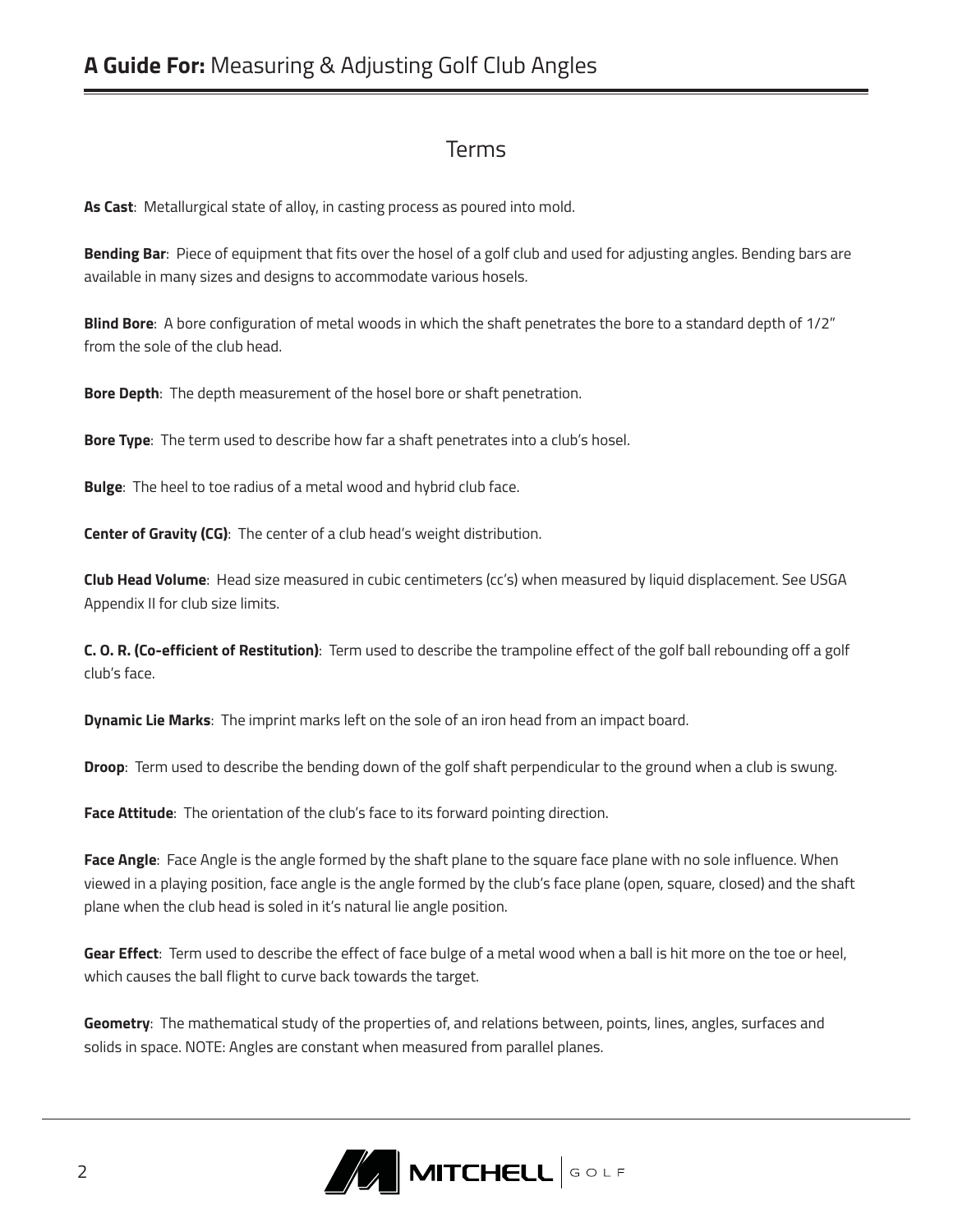### Terms

**Heat Treating**: Precipitation Hardening process by which stainless steels used in cast golf club heads are hardened for corrosion resistance, yield strength, wear resistance and ductility. **Horizontal Face Plane (Attitude)**: The horizontal registration of the score lines of a golf club's face.

**Hosel**: The entry point of the shaft into the head on any golf club.

**Leading Edge**: The forward most point of the club's face.

**Lie Angle**: The angle formed between the shaft plane and the horizontal face plane (attitude).

**Loft Angle**: The angle formed by the shaft plane and the pitch of the face.

**M1 Bore**: Bore type in a wood in which there is 1.5" from the ground line to the point at which the shaft bottoms out in the hosel.

**M2 Bore**: Type of wood bore in which the shaft bottoms out in the hosel 1-inch from the ground line.

**Metal Wood Bore**: The bore configuration of a type of metal wood head in which the distance from the ground line to the bottom of the bore is 1 1/2 inches.

**Offset**: The distance from the forward edge of the hosel to the leading edge of the club's face, which is trailing the hosel.

**On-set**: The distance from the forward edge of the hosel to the leading edge of the club's face, which is forward of the hosel.

**Progressive Offset**: An incrementally progressive amount of offset designed into a set of irons with the longer irons having more and the shorter irons having less.

**Rockwell Hardness**: An alpha/numeric scale used to grade metal hardness based on the composition of the steel alloy. Forged carbon steel irons are typically B80 while cast stainless steel heads are; 431/C18, 17-4/C35 and maraging steel is C45.

**Score Lines**: Grooves on a club's face.

**Standards**: A model to be followed or imitated.

**Trailing Edge**: The most rearward edge of a club 's sole.

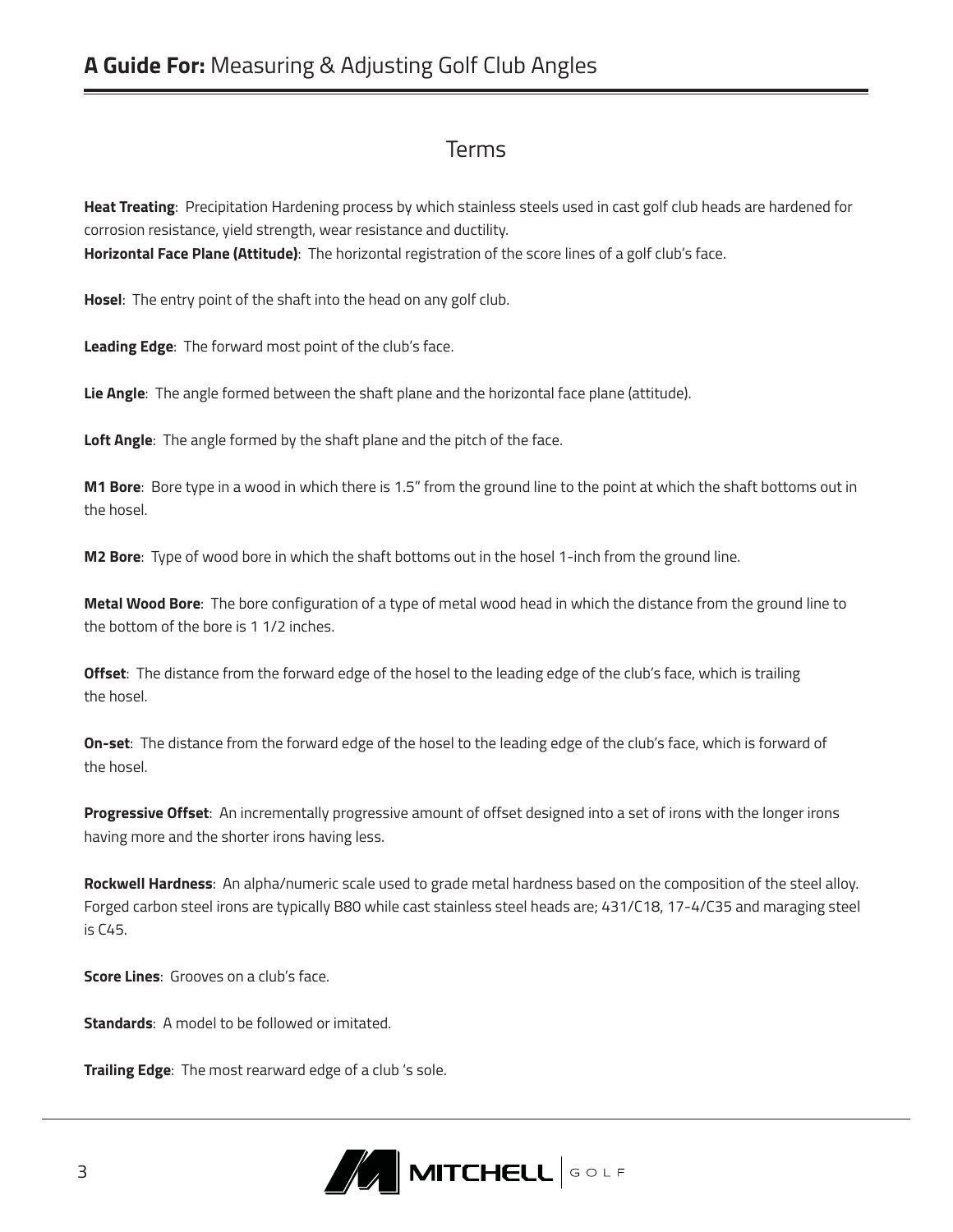Golf instructors and club fitters know that angle bending is among the fastest ways to improve a player's ball flight. Whether changing the lie to improve accuracy or changing loft to make certain that the player's clubs are progressively consistent for distance, angle bending is a major factor in club performance.

When it comes to loft and lie, many players have incorrect ideas about what can be done and what effect changes may have on playability. Being an industry professional, it is important to become knowledgeable to all facets of club bending. When you do so, you become the equipment expert and your golfers will rely on you as their source of equipment alteration.

Here are some facts and fallacies for you to be aware of so you can better serve the needs of your golfers.

#### *Can cast clubs be bent?*

Most irons can be bent, but the question of being able to bend cast clubs is still asked. The simple answer to that question is "yes". Cast 17-4 stainless steel irons will be more difficult to bend since they are harder (C34-38 on the Rockwell Scale) than 431 (C18-25) or forged carbon steel (high B's on the scale).

Keep in mind that we are assuming the iron has the proper heat treatment and annealing that will permit bending. Annealing ensures a more consistent grain structure in the metal. Heat treatment makes the head hard enough to withstand constant golf ball impacts.

Also, the club must have a hosel design that will allow bending. Special bars may be required for certain hosel designs such as those with a shorter hosel. With proper equipment nearly all hosel designs can be bent accurately and consistently ensuring properly fitted clubs for your golfers.

There is also a misconception that clubs that have been bent have "memory" that makes them naturally return to the original specification. This is simply not true. Once a club is bent to a given specification it will stay there until changed by an outside force of either bending again or striking a hard object.

#### *Can today's metal woods be bent?*

Even though a lot of people will immediately say no, the correct answer is "yes" with certain requirements. While there are limitations, many of today's metal woods are indeed bendable, especially stainless steel heads. Forged titanium models are bendable as well. Their softer titanium structure allows bending. Provided the hosel of the wood is long enough to allow the bending bar to fit over its length, metal woods can be bent to custom fit a player. This applies to both face angle and lie.

What about bending the loft of a metal wood? When you bend the hosel forward or back from the face plane you close or open the club's face angle. This will change the playing loft of the club by changing the trajectory of the ball but it can potentially cause misdirected shots because the golfer may not square the club face in a horizontal attitude.

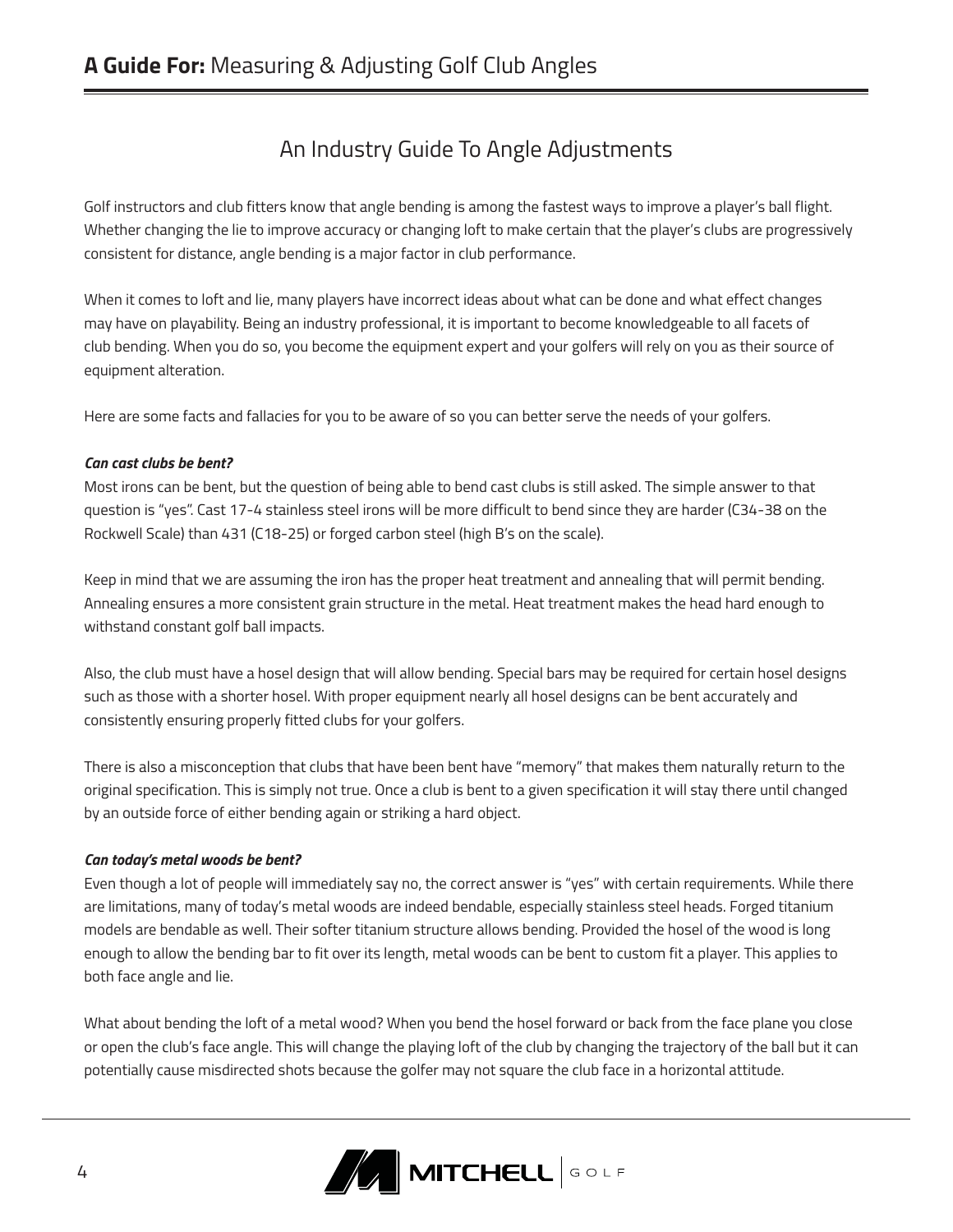If a metal wood has an adjustable hosel it cannot be bent, but the amount of change between each setting can be measured properly with the proper angle machine.

Unfortunately, the angles of each setting do not repeat from metal woods of the same brand and model. Furthermore, when shafts are interchanged between to metal woods of the same brand and model the lie and face angles do not always repeat. The tolerance between the machined shaft tip and the hosel receptor vary and produce angle variations. This is true with all manufacturers.

#### *Do club companies manufacture progressively consistent clubs?*

In short the answer is "no". While they certainly try to make consistent product, they do not necessarily do so. It would be nice to believe that every set comes from the factory with precise specifications, but this is just not the case.

There are often inconsistencies in the lofts and lies of the clubs. Clubs are mass-produced with certain +/ manufacturing tolerances in every factory. However, you can easily bend the lofts and lies to be progressively consistent from one club to the next with zero tolerance. Plus you can bend the angles to a consistent specification precisely fit for any golfer.

#### *Are there standards for loft and lie angles?*

One of the most overused words in the golf industry is "Standard." Instead of the word standard, perhaps the word average should be used.

A quick look on the internet at specifications for the best selling #5 irons from four major manufacturers shows lie angles of 61.0, 61.5, 61.5 and 62 degrees. Not surprisingly there is no stated tolerance on any site, making one wonder just how close that 61.75-degree specification is. A look at standard lofts of #5 irons from these same manufacturers shows 21.5, 23, 24 and 25 degrees.

As an industry professional you should use the manufacturer's specifications as a reference only. When adjusting loft ask the player if they have any distance gaps between clubs that a loft change of a degree or two will correct.

The word standard really doesn't come into play with club performance fitting. Each player should be matched to his or her own individual specifications. If you want to call those specifications standard for that player, fine. But make sure you record the details for future reference, thereby setting their "standard" for improved individual performance.

It is vital to know the exact specification of the club's angles when checking for a proper fit using a lie test. The lie test could show the need for the club to be more upright or flatter.

The performance is the key element during the lie test, which determines a specific angle in degrees. The test club must be measured and adjusted to the new angle.

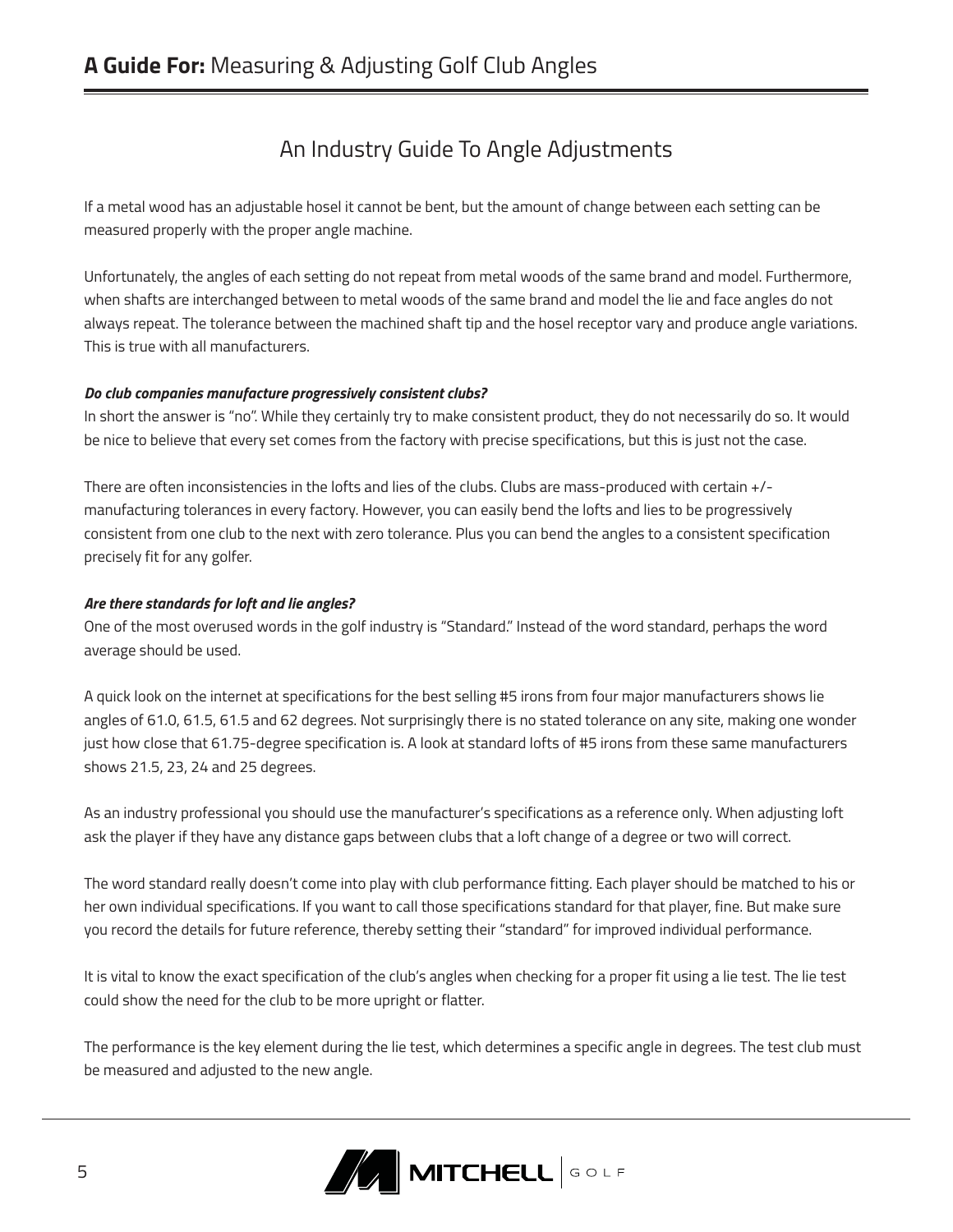Remember the set is not necessarily progressively consistent and therefore each club should be bent to a predetermined angle in relation to the test club. Do not bend every club in the set by the proverbial "2 degrees up or flat" thinking you adjusted the entire set consistently.

#### *How does bending influence bounce?*

Any change in a club's loft will correspondingly change the club's bounce. The relationship is one-to-one. As you decrease the loft of a club by one degree, you reduce its bounce a degree at the same time. The bounce angle increases equal to the amount of any loft increase.

A one or two degree change in loft will not cause a bounce or dig sole with today's clubs. But if you are changing lofts on older more flatter-soled irons, bounce should be taken into account.

If you do change the loft more than two degrees on a club, sole grinding may be necessary to restore the sole angle to a more playable position. Changes in lie do not affect the bounce of a club in any manner.

#### *Can you be sure that a club will not break during bending?*

Even the most skilled repair professionals can occasionally break a club. Generally breakage is a result of some type of inconsistency in the metallurgy of the club. Cast clubs may have voids in their internal structure. These voids are effectively weak spots that when subjected to pressure from bending will often cause hosel breakage.

In addition the club may not have been heat-treated properly and can be very brittle. The hosel of the iron may have been bored off-center resulting in inconsistent hosel wall thicknesses. Breakage can occur when bending pressure is applied to the thinner hosel area. None of these manufacturing inconsistencies can be identified prior to bending.

A properly manufactured club may be bent many times without breaking. There is no worry about bending a club that was bent last year or last week. It can be re-bent without any negative effect on it.

#### *Are all bending machines accurate in their readings?*

No, in fact all machines with fixed measuring gauges will not be accurate when measuring clubs with offset, progressive offset or face progression hosel positions. Machines that adjust for all hosel positions, such as Mitchell® Angle Machines are accurate regardless of the offset or hosel design of the golf club. Mitchell® machines are capable of bending and measuring clubs simultaneously. Spec Gauges are not required when measuring in a Mitchell® Angle Machine.

#### *What is Proper Club Head Registration?*

Club head registration is the key element when bending or measuring clubs. Proper registration requires the club to be clamped securely in the bending machine with the face square and horizontal by positioning the club's score lines

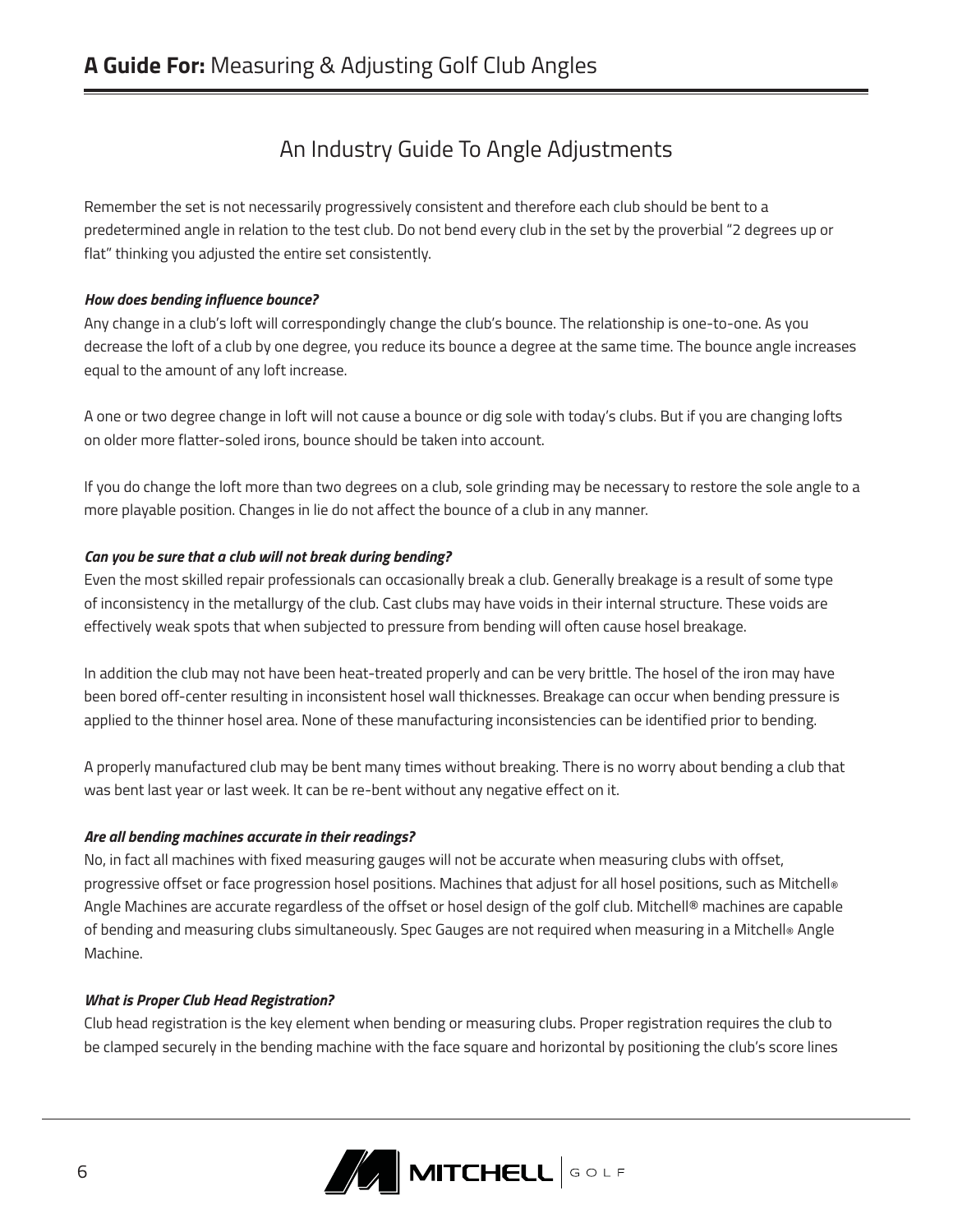parallel to a horizontal reference point. Score lines are manufactured into the club's face parallel to the face attitude. The face attitude at impact is what directs the ball's flight.

The club's sole and its imaginary ground line have nothing to do with the attitude of the club's face at impact. Measuring the club's lie off the center of the club's sole in a specification gauge is impossible to do accurately and it is almost impossible to repeat the measurement. Loft and lie angles are accurately measured from the club's face attitude (horizontal score lines) to the shaft plane.

#### *How much can a club be bent?*

The common industry answer is "2 degrees." This limit is only recommended when changing the lofts on irons due to the potential effect such bends will have on the sole angle of the club. If the hosel design and manufacturing processes allow, the lie of an iron can be bent 3-4 degrees or more with no compromise to the integrity of the head. This is especially true of clubs made with long hosels.

Practice on a few old irons in order to become comfortable in bending lie more than 2 degrees. It is easy to do in a machine that securely holds the club. Machines without adjustable sole clamps will often allow the iron to slip during bending, making the repair professional think the club bent when it didn't.

| <b>MATERIAL</b>        | <b>HARDNESS</b> | <b>PRIMARY USE</b>    |
|------------------------|-----------------|-----------------------|
| Aluminum               | B50-60          | Woods, Putter         |
| Carbon Steel           | B60-70          | Irons, Putters        |
| 304 Stainless          | <b>B75</b>      | Irons Only            |
| Beryllium Copper       | B70-80          | Irons, Putters        |
| 431 Stainless          | $C18-25$        | Irons, Putters        |
| 100% Titanium          | $C24 - 28$      | Woods                 |
| 6-4 Titanium           | C32-36          | Woods, Faces          |
| 17-4 Stainless         | $C34 - 38$      | Woods, Irons, Putters |
| 450 Steel (SuperSteel) | $C36-40$        | Woods, Irons          |
| 15-5 Stainless         | C36-44          | Woods                 |
| Beta Titanium          | $C40+$          | Woods                 |
| <b>Maraging Steel</b>  | $C45 - 55$      | Woods, Faces          |

#### **Metallurgy**

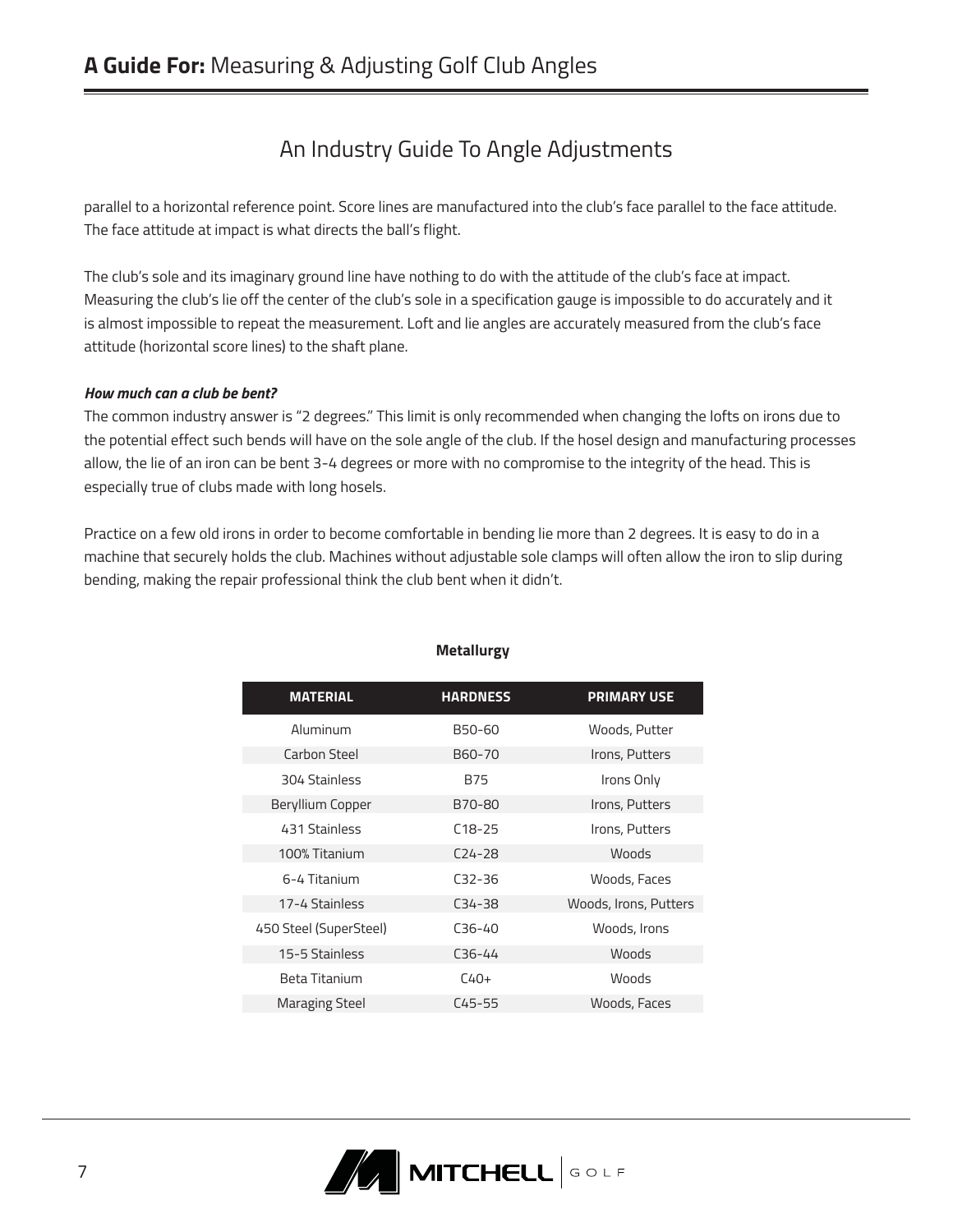

Measuring Lie & Loft Angles - Irons, Metal Woods & Hybrids

- *› Club Head Registration Irons, Metal Woods, Hybrids*
	- *› Lie Angle*
	- *› Loft Angle*
- *› Playing Loft Metal Woods & Hybrids*

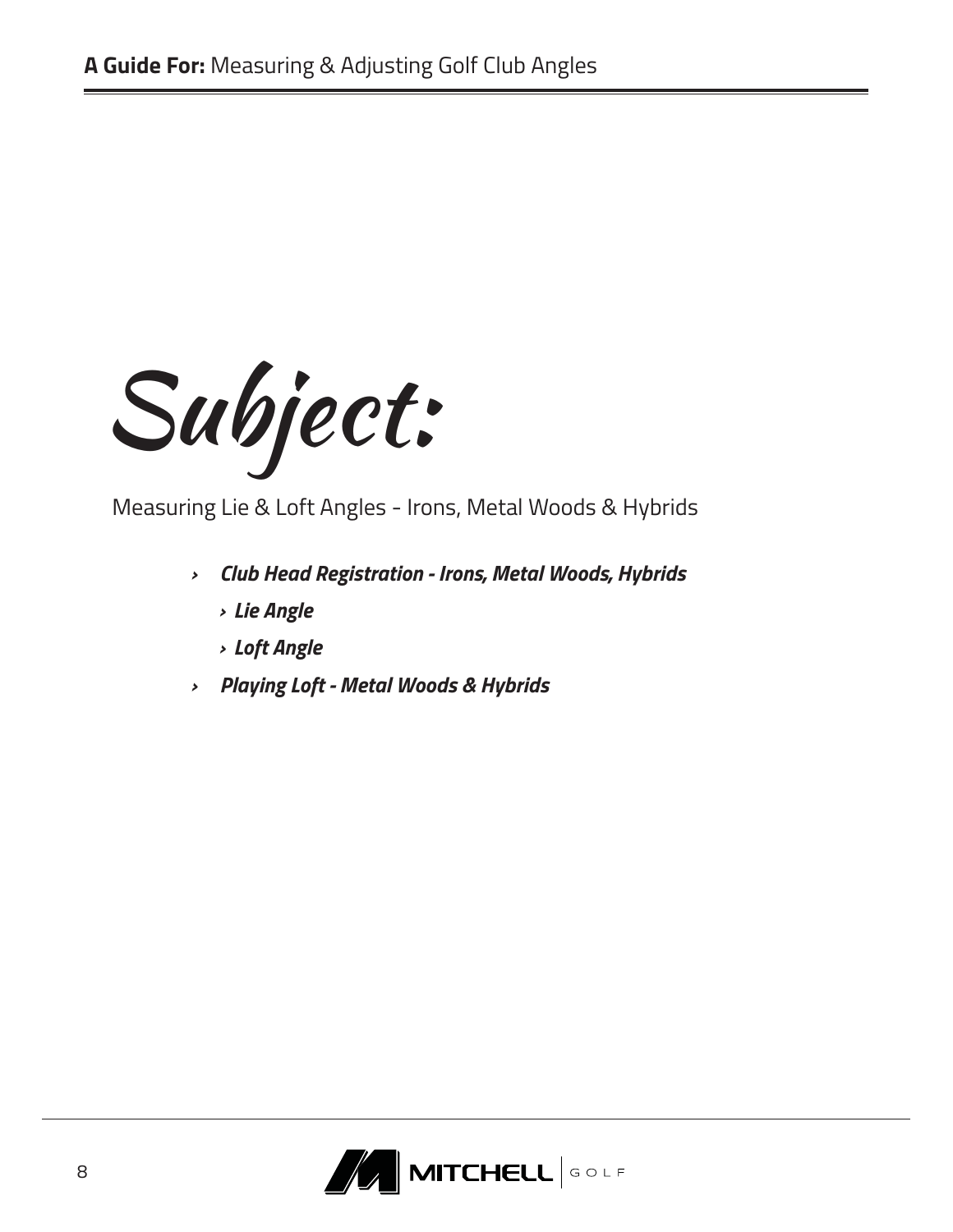**Subject:** Measuring Lie & Loft Angles - Irons, Metal Woods & Hybrids

# **Club Head Registration - Lie & Loft Angles**

#### *Geometric Requirements*

- » Club Head Must Be In Horizontal Face Plane (Attitude) Regardless Of Sole Radius
- » Club Face Must Be Square
- » Metal Woods And Hybrids - **Club Face Must Be Centered**
- » Lie & Loft Angles Are Constant When Measured From Any Parallel Plane:
	- » Inside Edge Of Shaft
	- » Outside Edge Of Shaft
	- » Center Line Of Shaft
	- » Extension Of Horizontal Face Plane
	- » Extension Of Shaft Plane

### **Lie Angle**

Lie Angle Is The Angle Formed Between The Shaft Plane And The Horizontal Face Plane (Attitude)



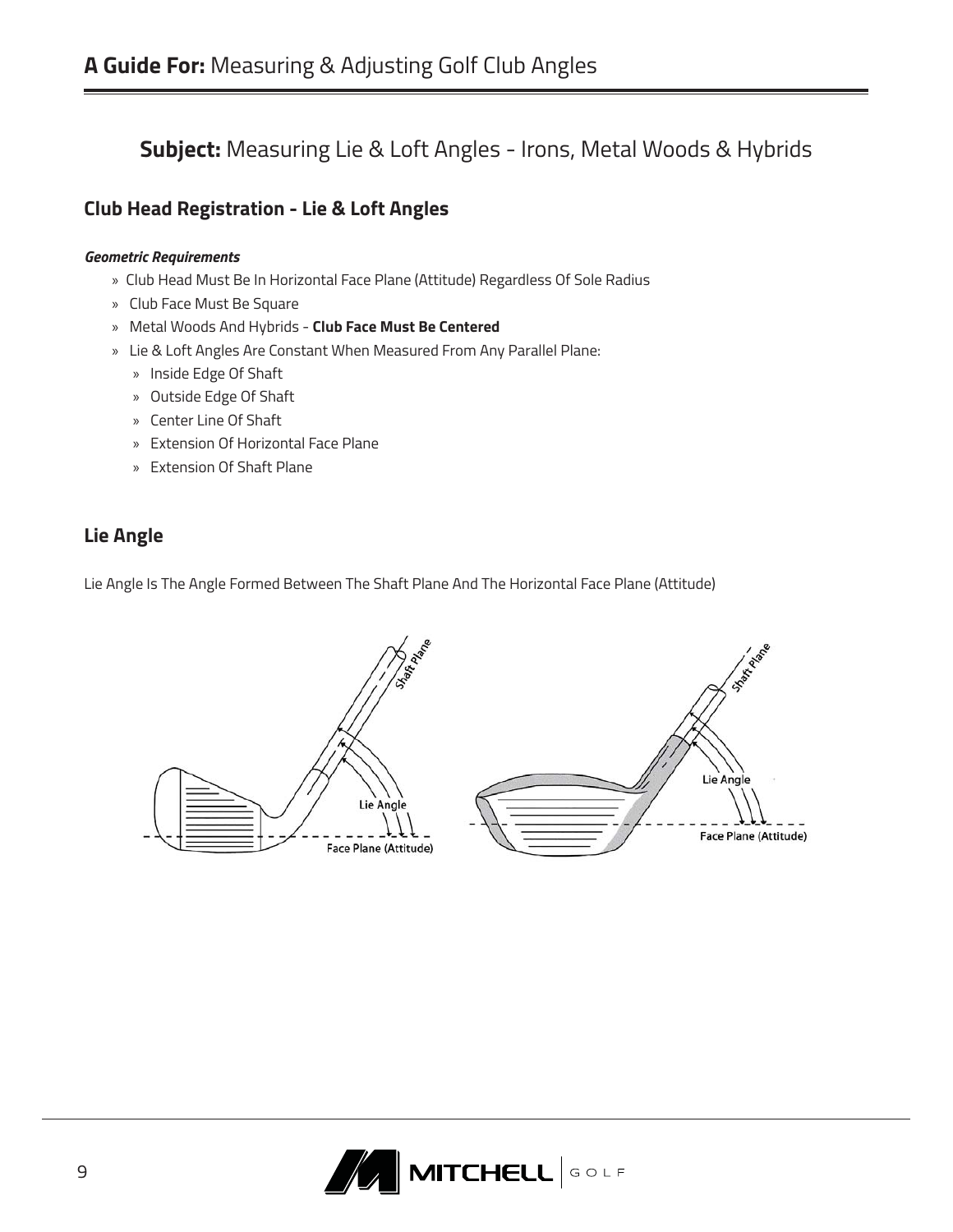**Subject:** Measuring Lie & Loft Angles - Irons, Metal Woods & Hybrids

# **Loft Angle**

The Loft Angle Is Formed By The Shaft Plane And The Pitch Of The Face







# **Playing Loft - Metal Woods & Hybrids**

- » Metal Woods And Hybrids Loft Pitch Designed To Sole By Club Designers
- » Playing Loft Is The Angle Formed By The Pitch Of The Face To The Open - Square - Closed Shaft Plane When Club Face Is Registered In A Square Position

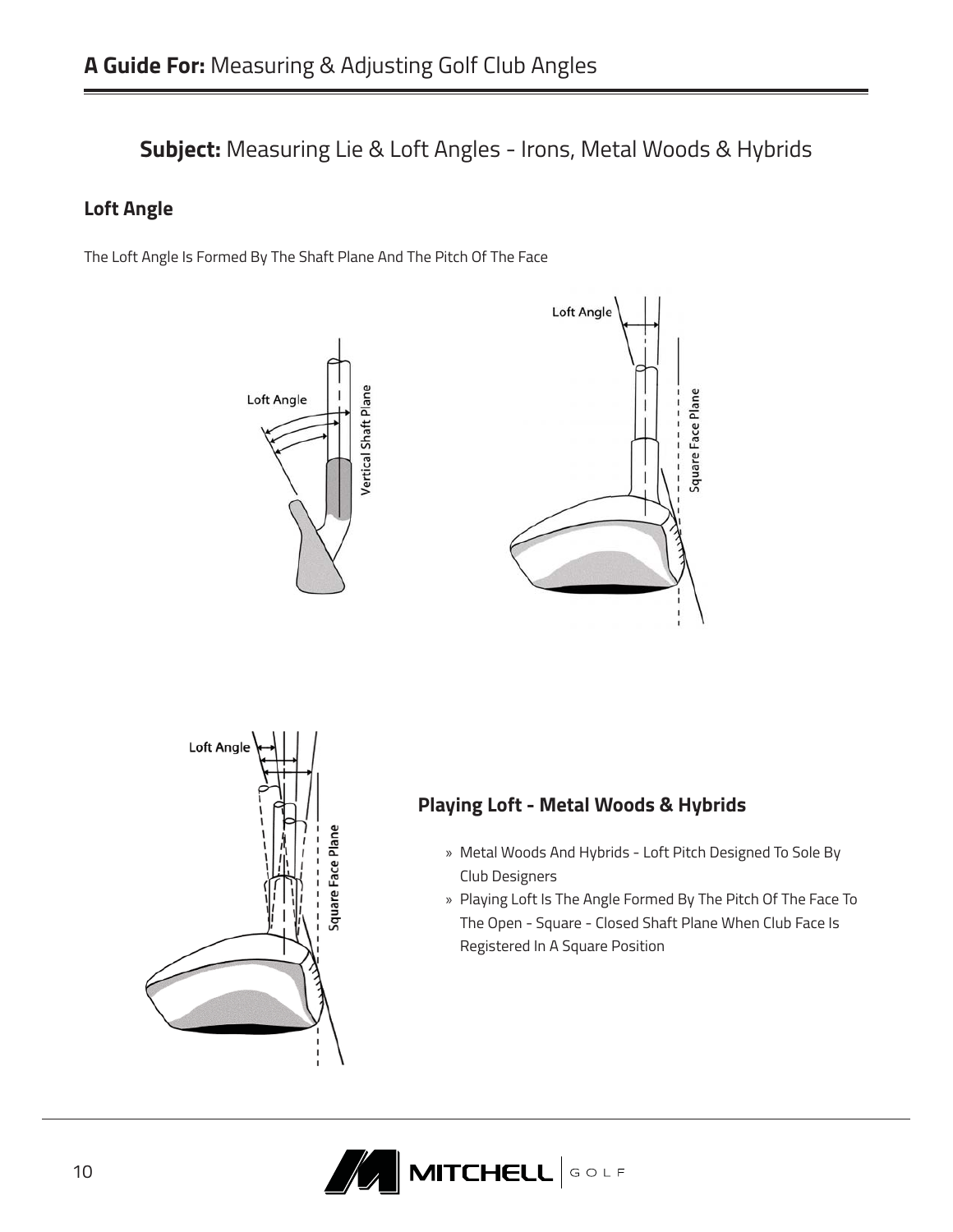

Measuring Face Angles - Metal Woods & Hybrids

- *› Club Head Registration*
- *› Face Angle Measurement*
- *› Face Angle Playing Position*

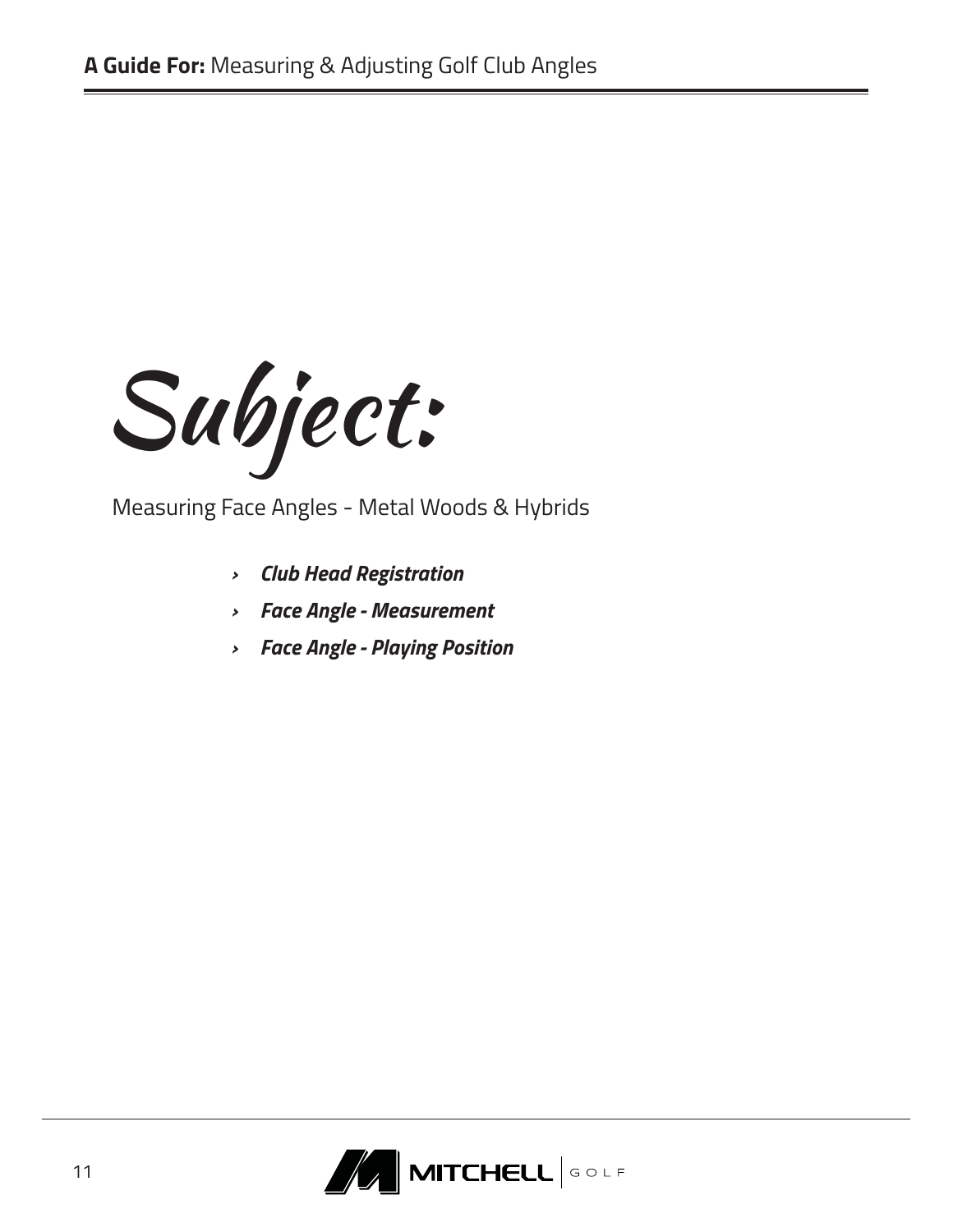**Subject:** Measuring Face Angles - Metal Woods & Hybrids

### **Club Head Registration**

#### *Geometric Requirements*

- » Club Head Must Be In Horizontal Face Plane (Attitude) Regardless Of Sole Radius
- » Club Face Must Be Square And **Centered**
- » Face Angle Is Measured Off The Shaft Plane To The Horizontal Face Plane (Attitude)
- » Face Angles Are Constant When Measured From Any Parallel Plane:
	- » Inside Edge Of Shaft
	- » Outside Edge Of Shaft
	- » Center Line Of Shaft
	- » Extension Of Square Face Plane
	- » Extension Of Shaft Plane

### **Face Angle - Measurement**

» Angle Formed By The Shaft Plane To The Square Face Plane With No Sole Influence

#### **FACE ANGLE MEASUREMENT REGISTRATION**



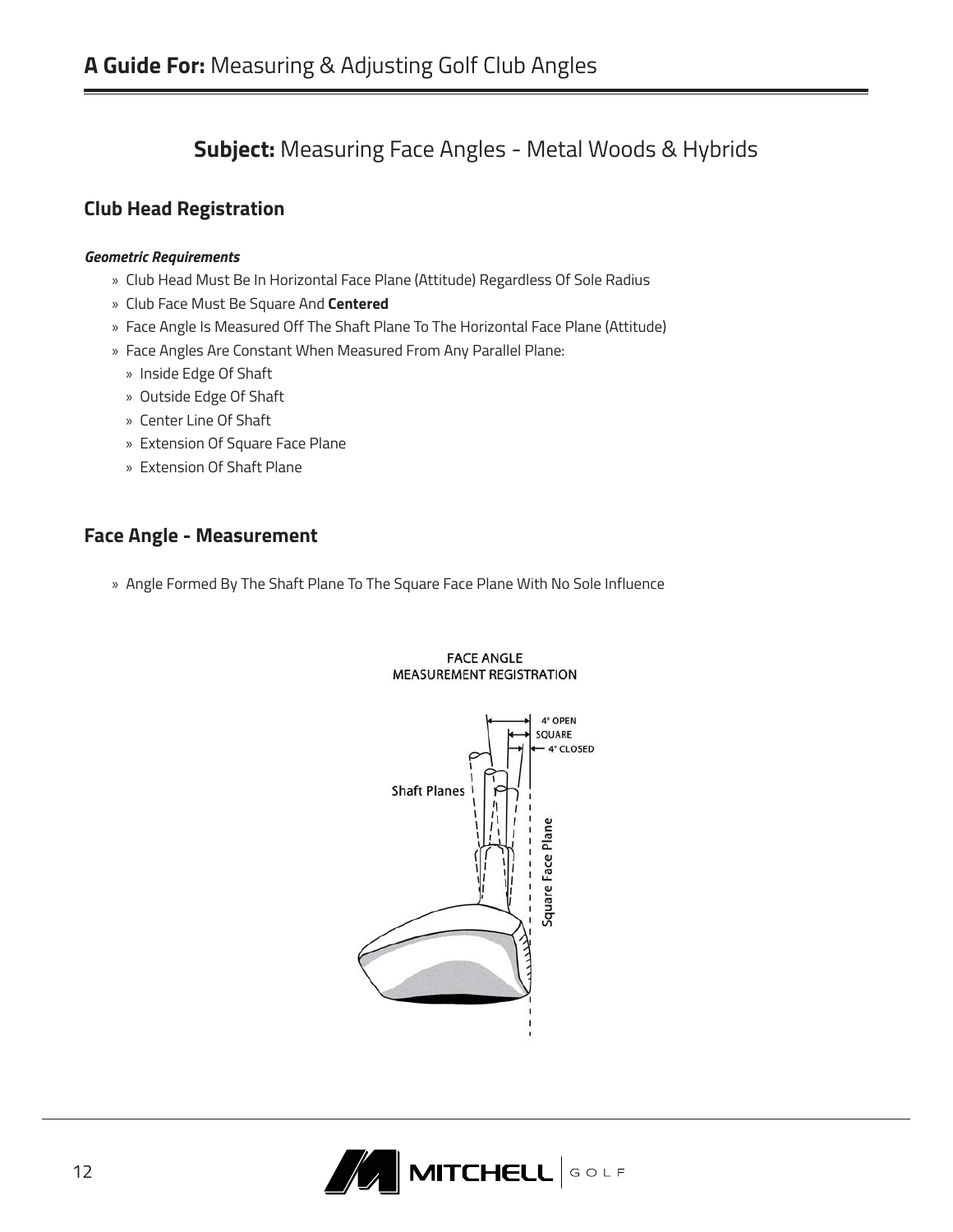# **Subject:** Measuring Face Angles - Metal Woods & Hybrids

# **Face Angle - Playing Position**

» Angle Formed By The Club's Face Plane (Open, Square, Closed) To The Shaft Plane When Club Is Soled In Playing Position

#### **FACE ANGLES PLAYING POSITION**



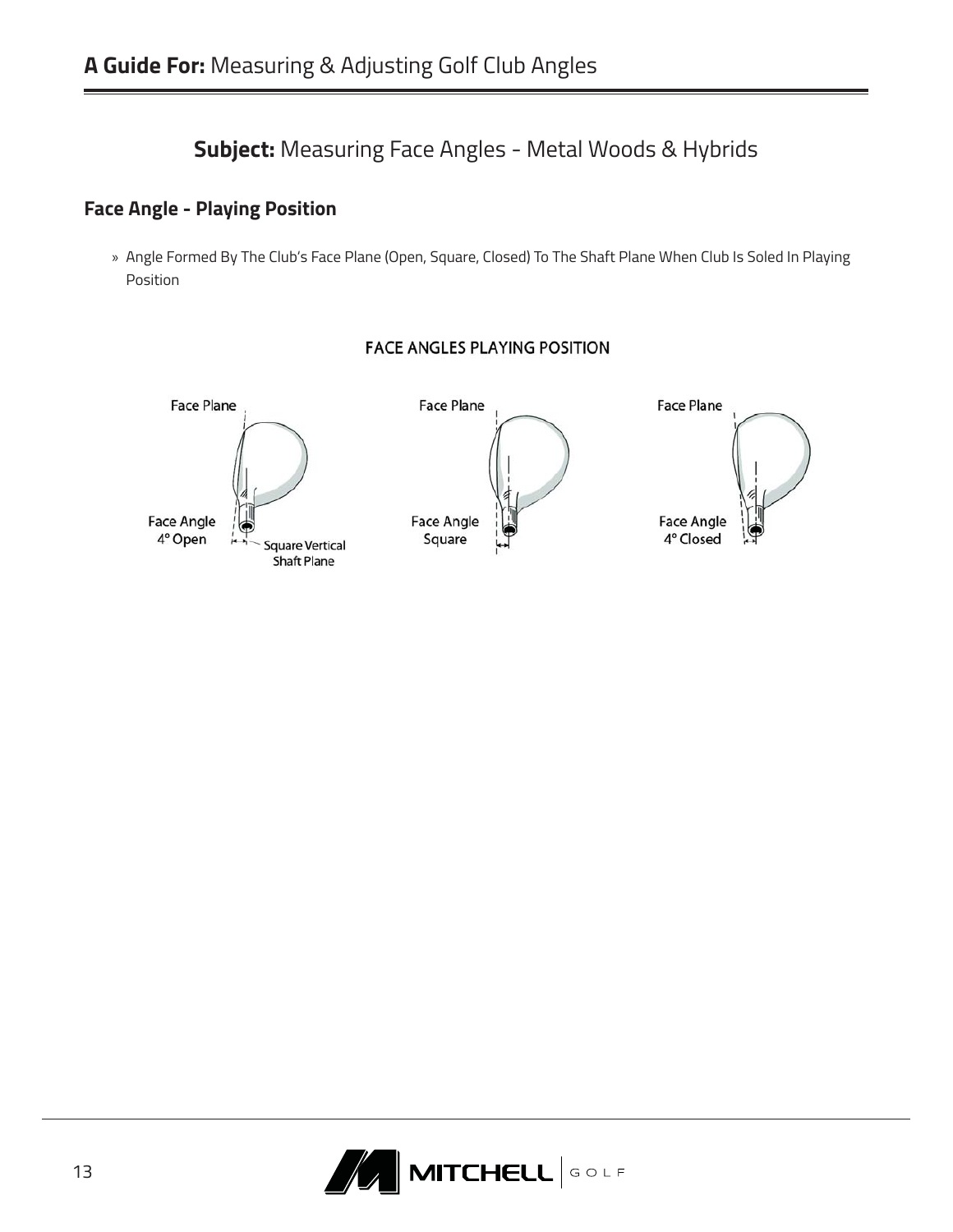

Bending Lie, Loft & Face Angles

- *› Bending Procedure*
- *› Hosel Designs*
- *› Iron Bending Method*
- *› Metal Wood & Hybrid Bending Method*
- *› Importance Of Hybrid Bending*
- *› Bending Conditions*
- *› Bounce Angle Description & Terms*

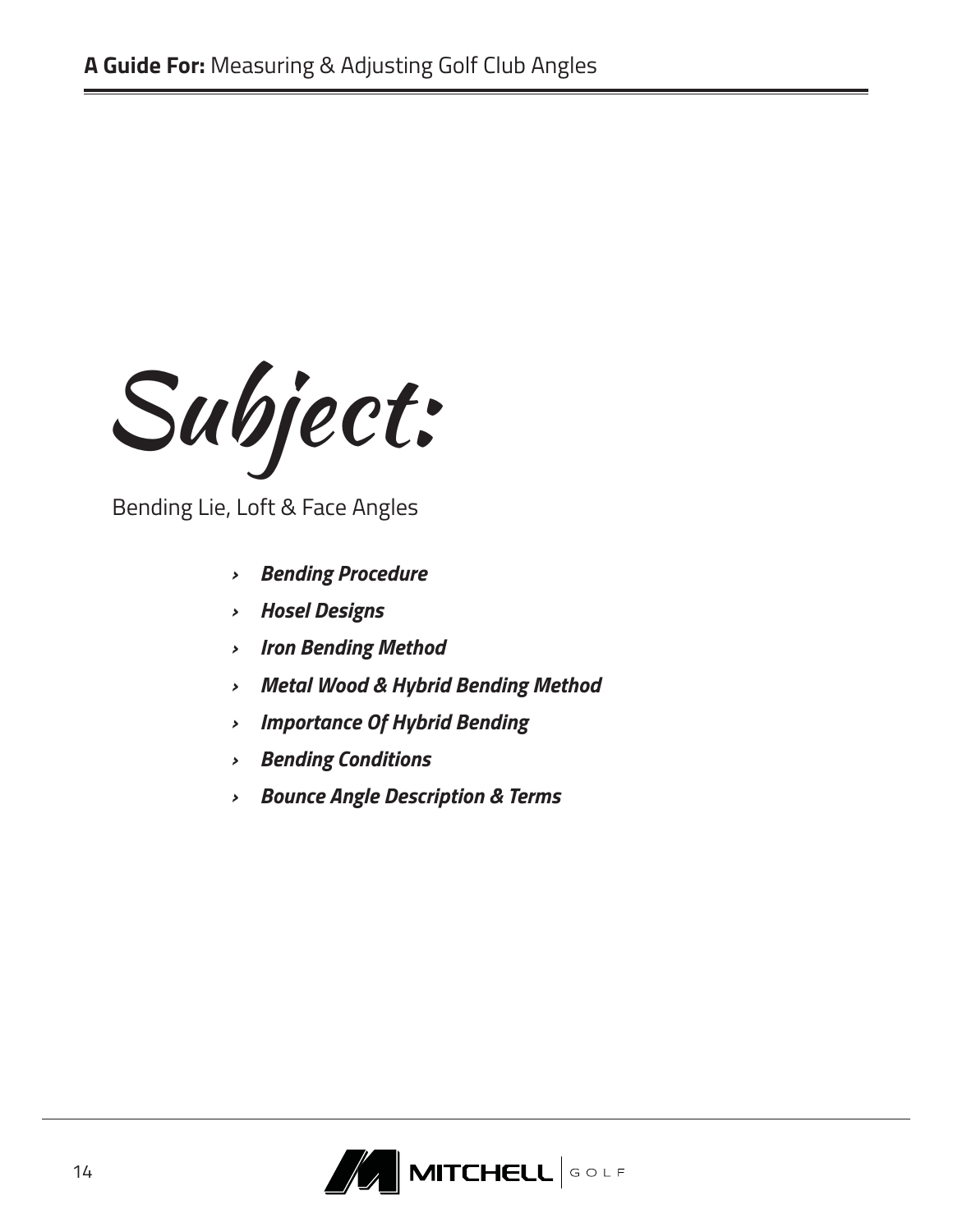### **Bending Procedure**

- » Place Bending Bar As Low As Possible On Hosel Of Irons
- » Place Bending Bar As High As Possible On Hosel Of Woods & Hybrids
- » Adjust Bending Bar Knuckle To Snug Fit
- » Exert Pressure In The Direction Of Desired Bend To Take Up Torque
- » Bend Hosel With Short Bumps Of Pressure
- » Bend Hosel In Shaft Plane Parallel With Angle Direction





Bending Iron **Bending Hybrid** Bending Hybrid

### **Hosel Designs**

- » Length
- » Bore Depth
- » Top Line Separation
- » Outside Diameter
- » Inside Diameter
- » Wall Thickness
- » Off Center Bore



- » Most Friendly Design
- » Bends Up To 4 Or More Degrees Depending On Material & Rockwell Hardness
- » Little Risk Of Cosmetic Damage

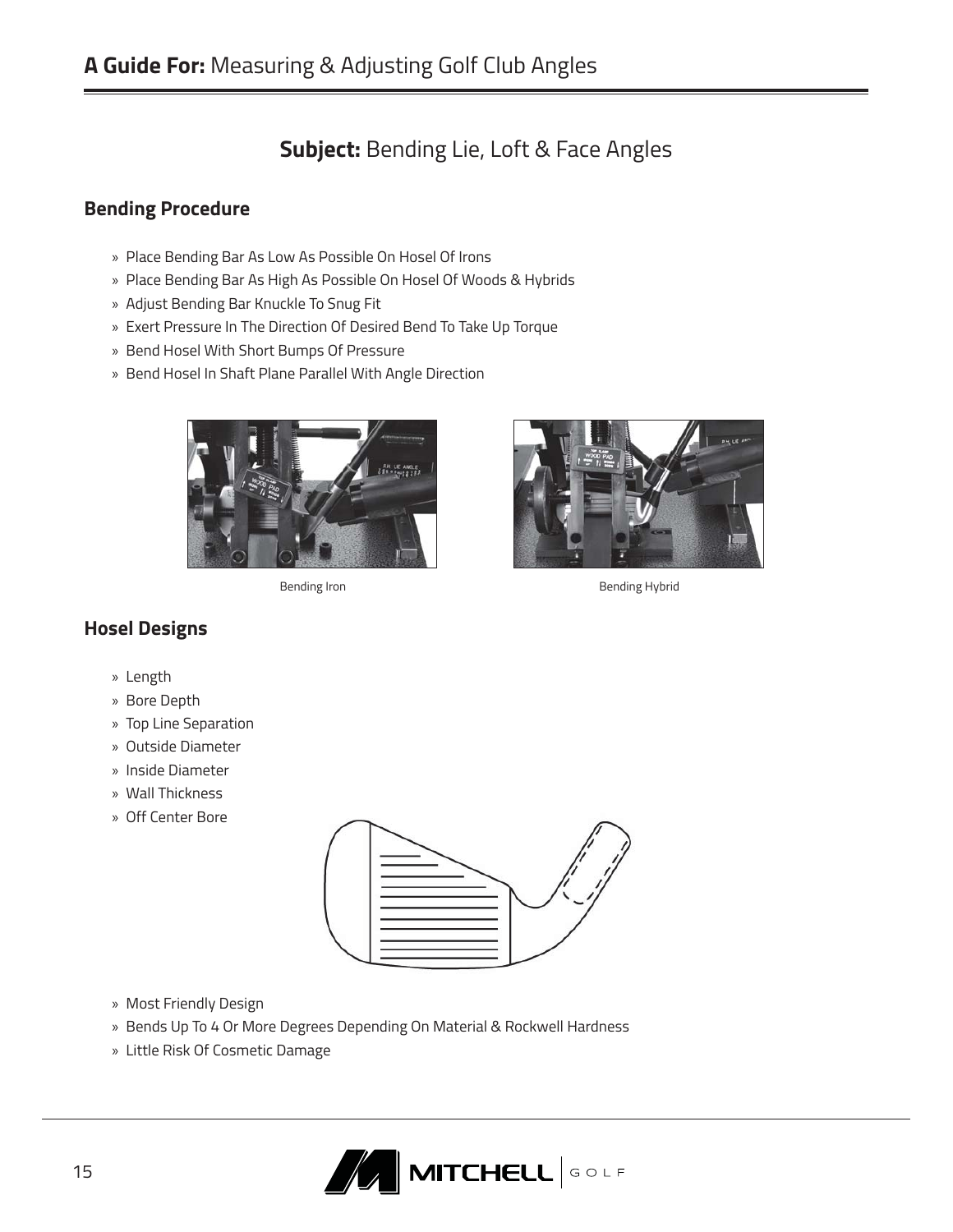

- » Least Friendly Design
- » Bends Up To 2 Degrees Depending On Material & Rockwell Hardness
- » Hosel Can Stretch & Form A Flat Spot Or Indentation Blemish



- » Friendly Design
- » Bends 3-4 Degrees Without Risking Damage For Lie Angle
- » Some Models Can Be Bent Up To 6 Degrees, i.e. 2 Degrees Flat to 4 Degrees Up



- » Metal Woods & Hybrids Require At Least 1 1/4" Length
- » Hosel Must Be Polished To Prevent Damage To Finish
- » Club Head Material Must Be Stainless Steel

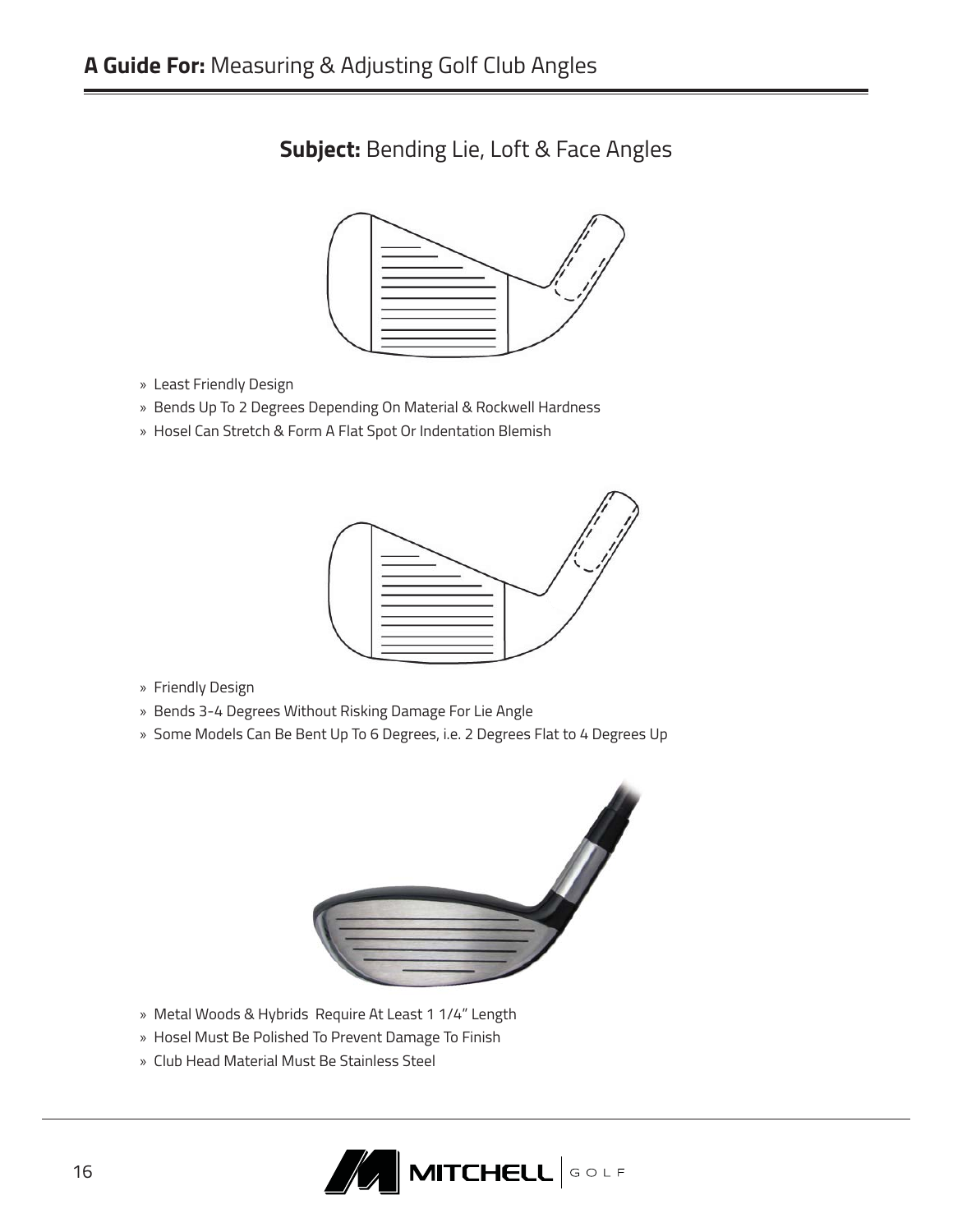### **Iron Bending Method**

- » Measure Current Loft And Lie Angles
	- » Record Angles On Mitchell Angle Chart
- » Bend Iron To Desired Loft & Lie Angles
- » Measure To Confirm Desired Angles
- » Record New Loft & Lie Angles On Mitchell Angle Chart

# **Metal Wood & Hybrid Bending Method**

- » Measure Current Lie And Face Angle
	- » Record Angles On Mitchell Angle Chart
- » Bend To Desired Lie & Face Angles
- » Measure To Confirm Desired Angles
	- » Record New Lie & Face Angles On Mitchell Angle Chart

### **Importance Of Hybrid Bending**

- » Lie Angle vs. Face Angle
	- » Have Similar Effect On Ball Flight
- » Playing Loft vs. Loft Number Of Hybrid
	- » Hybrid Lofts Usually In 2 Degree Increments
- » Lie vs. Length
	- » Steel Shafted Usually Shorter Then Graphite Shafted

|                   | <b>FACE ANGLE</b> |            | LIE.                                                                             |            |  |
|-------------------|-------------------|------------|----------------------------------------------------------------------------------|------------|--|
| <b>WOODS</b>      | Previous          | New        | Previous                                                                         | <b>New</b> |  |
| 1                 |                   |            |                                                                                  |            |  |
| $\overline{3}$    |                   |            |                                                                                  |            |  |
| 5                 |                   |            |                                                                                  |            |  |
| <b>HYBRIDS</b>    |                   |            |                                                                                  |            |  |
| 2                 |                   |            |                                                                                  |            |  |
| 3                 |                   |            |                                                                                  |            |  |
| 4                 |                   |            |                                                                                  |            |  |
|                   |                   |            |                                                                                  |            |  |
|                   |                   |            |                                                                                  |            |  |
| <b>IRONS</b>      | LOFT              |            | LIE.                                                                             |            |  |
|                   | Previous          | <b>New</b> | Previous                                                                         | <b>New</b> |  |
| 3                 |                   |            |                                                                                  |            |  |
| 4                 |                   |            |                                                                                  |            |  |
| $\overline{5}$    |                   |            |                                                                                  |            |  |
| 6                 |                   |            |                                                                                  |            |  |
| $\overline{7}$    |                   |            |                                                                                  |            |  |
| 8                 |                   |            |                                                                                  |            |  |
| 9                 |                   |            |                                                                                  |            |  |
| <b>PW</b>         |                   |            |                                                                                  |            |  |
|                   |                   |            |                                                                                  |            |  |
|                   |                   |            |                                                                                  |            |  |
| <b>CLUB BRAND</b> |                   |            |                                                                                  |            |  |
|                   |                   |            | Woods ____________________Hybrids ____________________ Irons ___________________ |            |  |

Mitchell Angle Chart



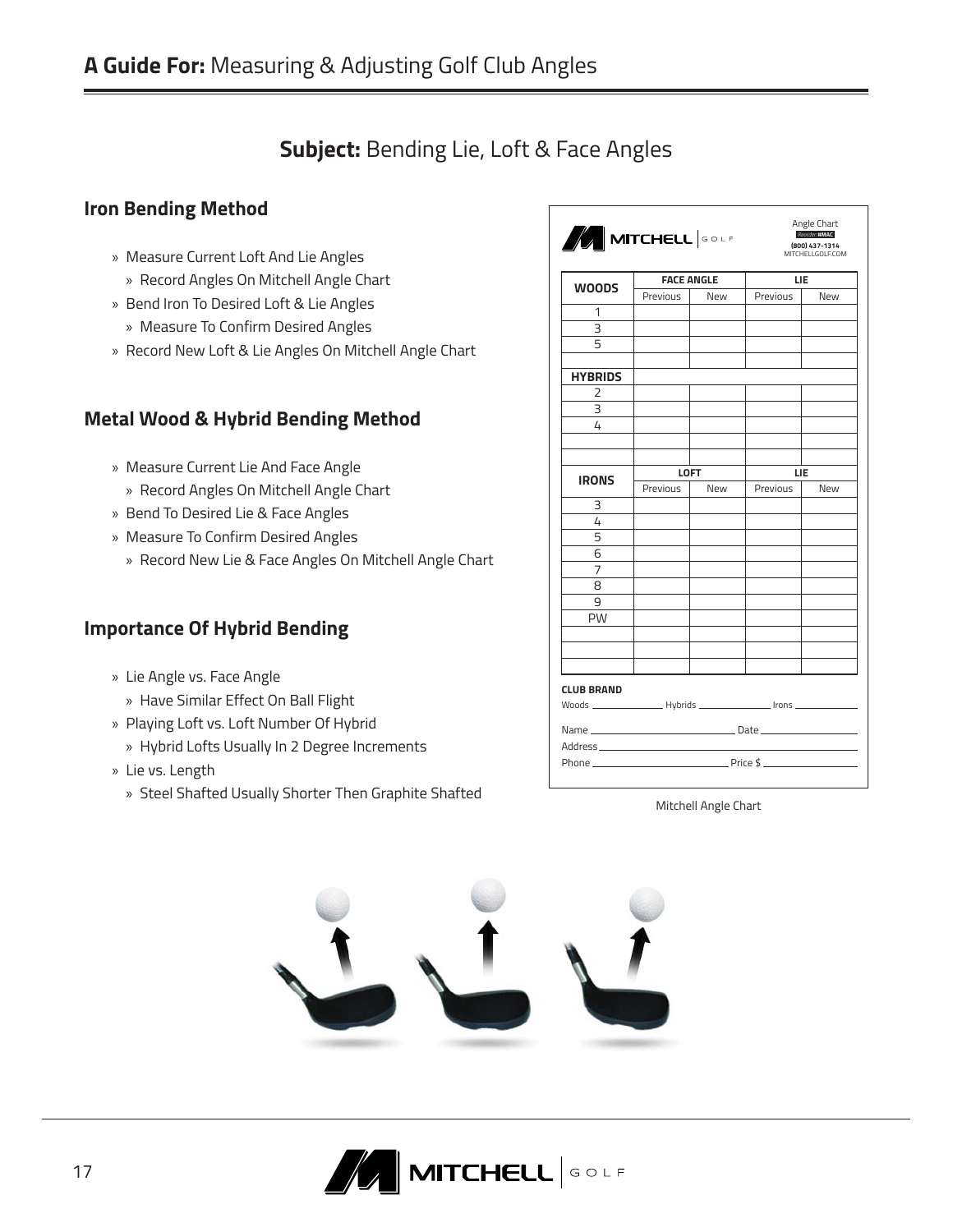### **Bending Conditions**

- » Each Loft Change Will Equally Change Bounce Angle
	- » 1 Degree More Loft = 1 Degree More Bounce
- » 3-Degree Flatter Lie Angle Change Will Change Swing Weight 1 Point
- » Not Same Ratio For Upright Lie Angle
- » Loft Changes Have Minimal Effect On Offset
	- » If Bend Is Made As Low As Possible On Hosel



### **Bounce Angle Description & Terms**

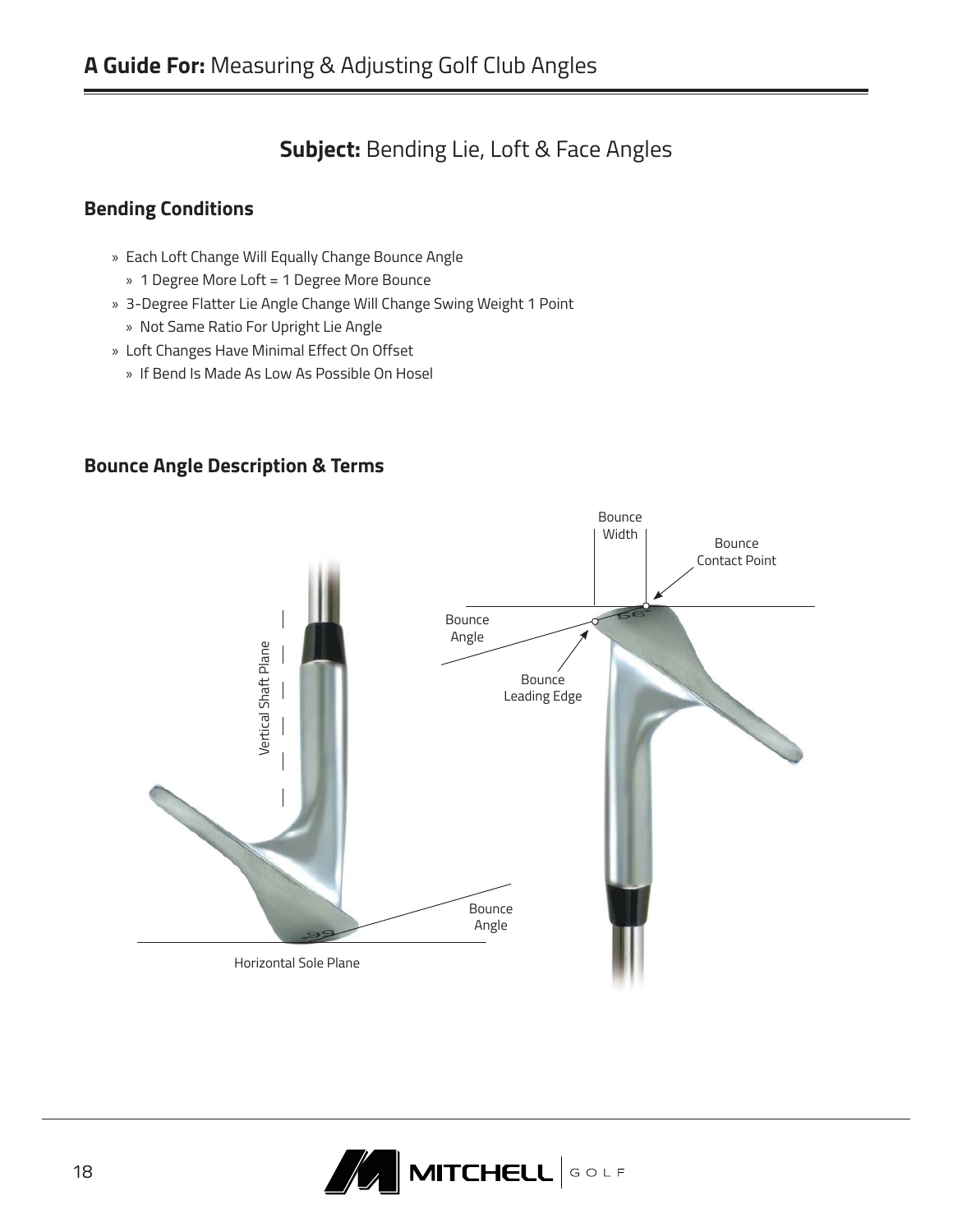

Interpreting Dynamic Lie Marks

- *› Leading Edge Mark*
- *› Centered Mark*
- *› Trailing Edge Mark*
- *› Quick Reference Chart*

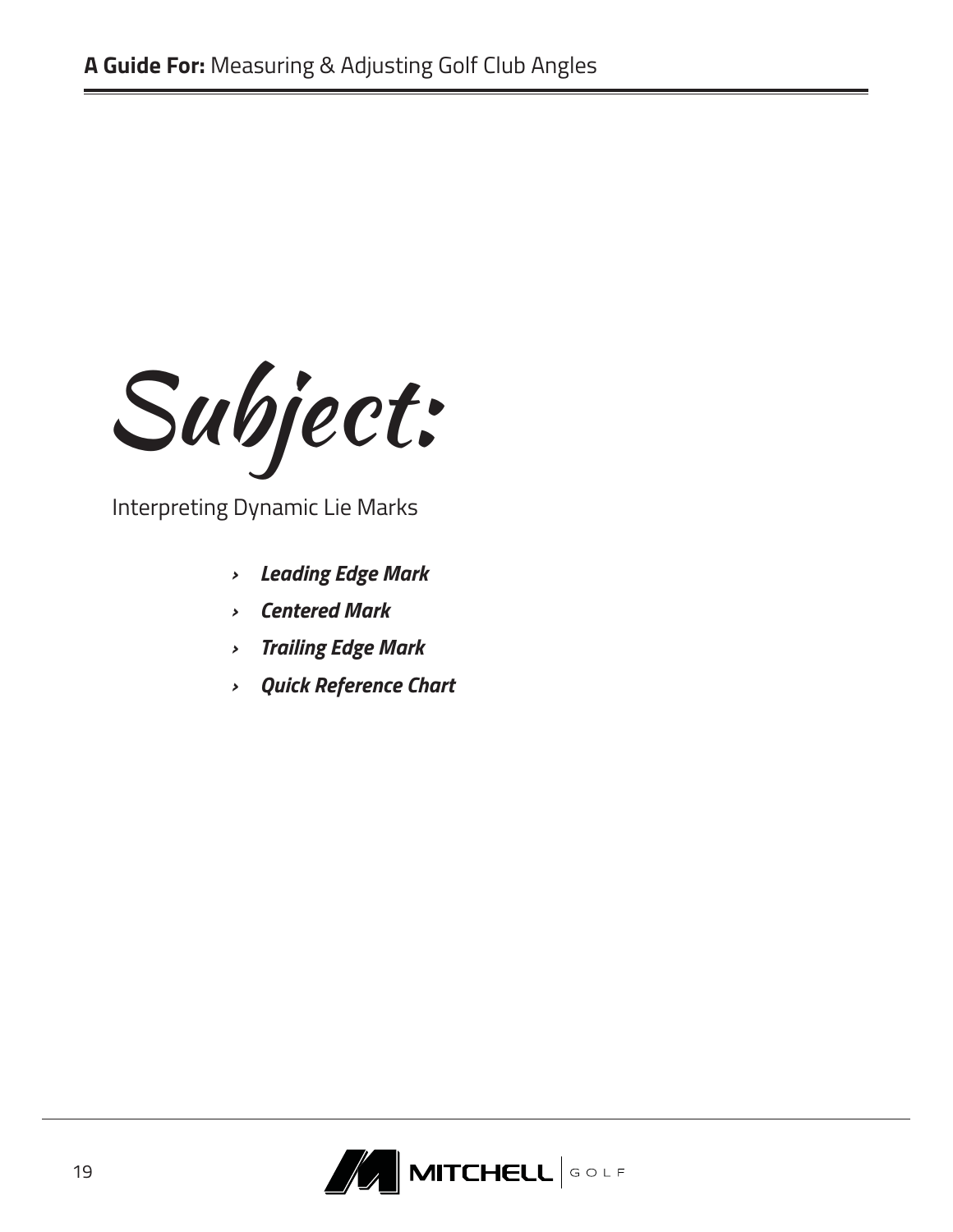# **Subject:** Interpreting Dynamic Lie Marks

When interpreting lie mark imprints, the range of imprints moves from the leading edge (indicating a closed club face) to the trailing edge (indicating an open club face) as well from toe (indicating lie angle is too flat) to the heel (indicating lie angle is too upright).



Do not confuse upright or flat lies with upright or flat swings. They are not the same and one does not necessarily produce the other.

Keep in mind that a leading edge, toe-down imprint mark may be the result of a closed clubface at impact and a correct club head path. The opposite is true with a trailing edge heel-down imprint mark may be caused by an open clubface with a correct path. These imprint marks may not be an incorrect lie angle. Even more confusing is a center leading edge imprint mark that may be caused by to upright of a lie angle, a closed clubface and an out-to-in club path.

Club length, shaft-flex and the golfer's swing characteristics all contribute to fitting lie angle correctly. Let ball flight results be the guide in interpreting lie imprint marks. The best way to check lie angles is to use only those imprint marks that resulted in shots with decent directional control, ideal trajectory and tilt axis curvature.

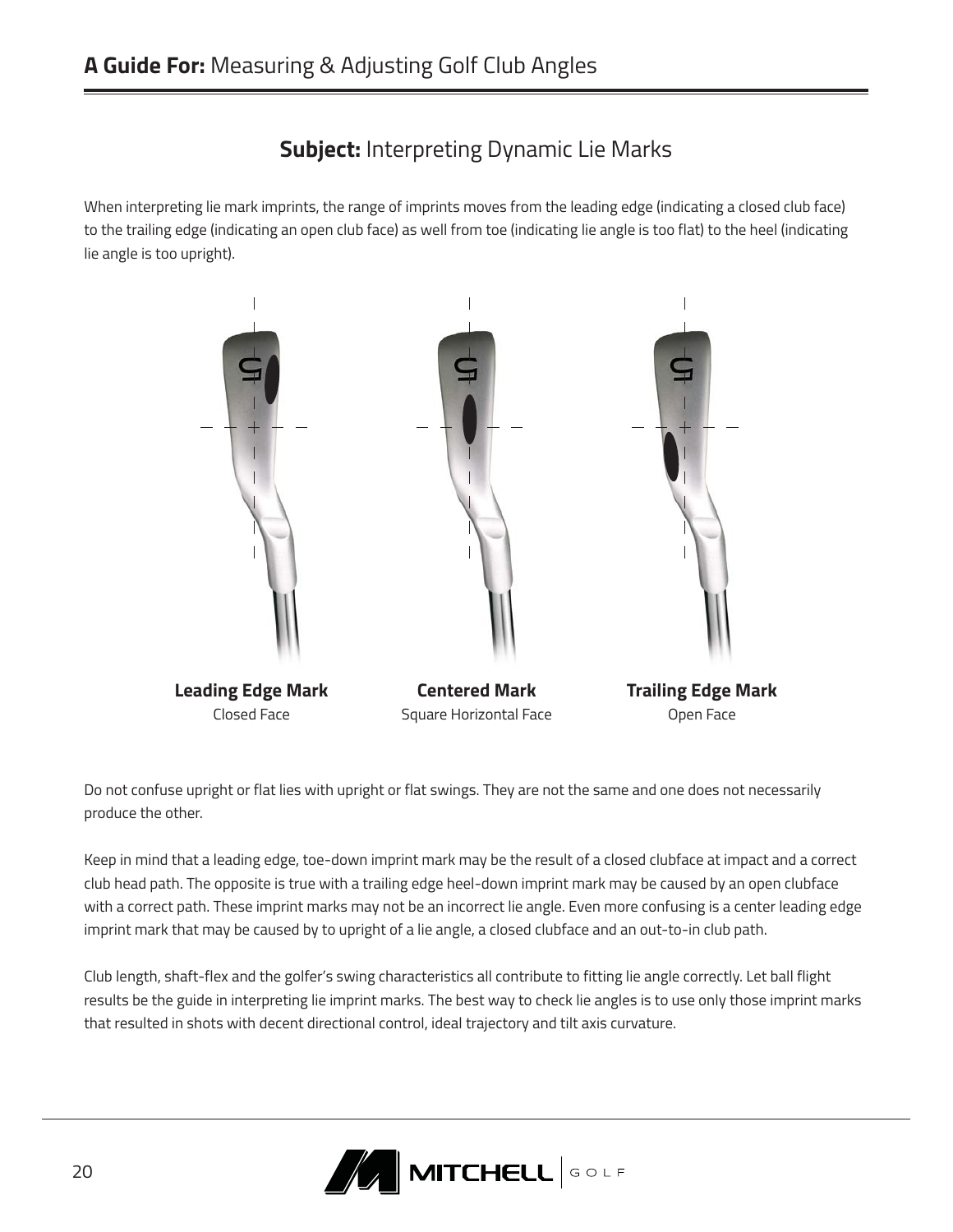

**Subject:** Interpreting Dynamic Lie Marks

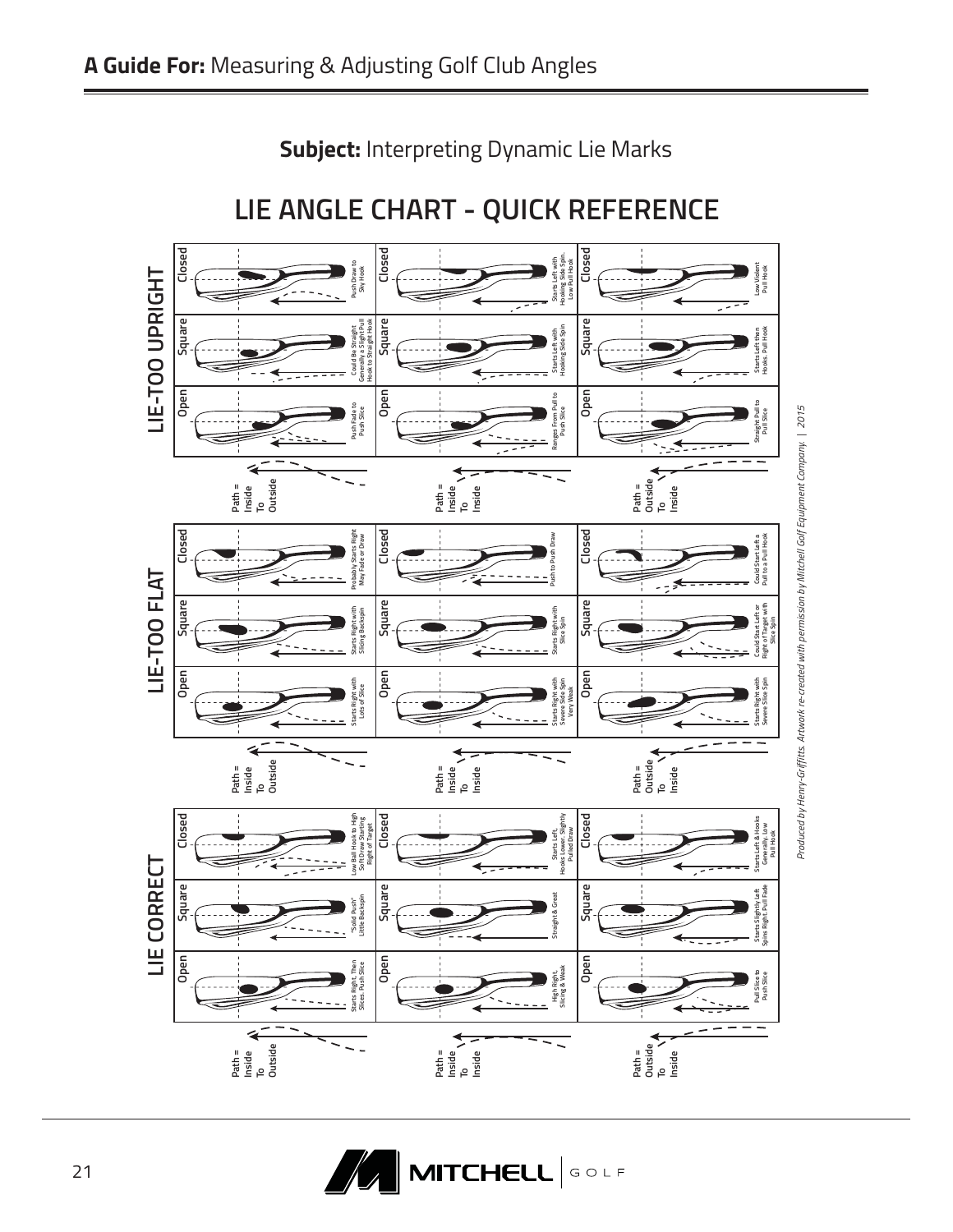

**Subject:** Ball Flight

- *› What The Golf Ball Needs To Know*
- *› 5-Ball Flight Laws*
- *› Tilt Axis*
- *› 9-Ball Flight Patterns*
- *› Angle Adjustment Effects*

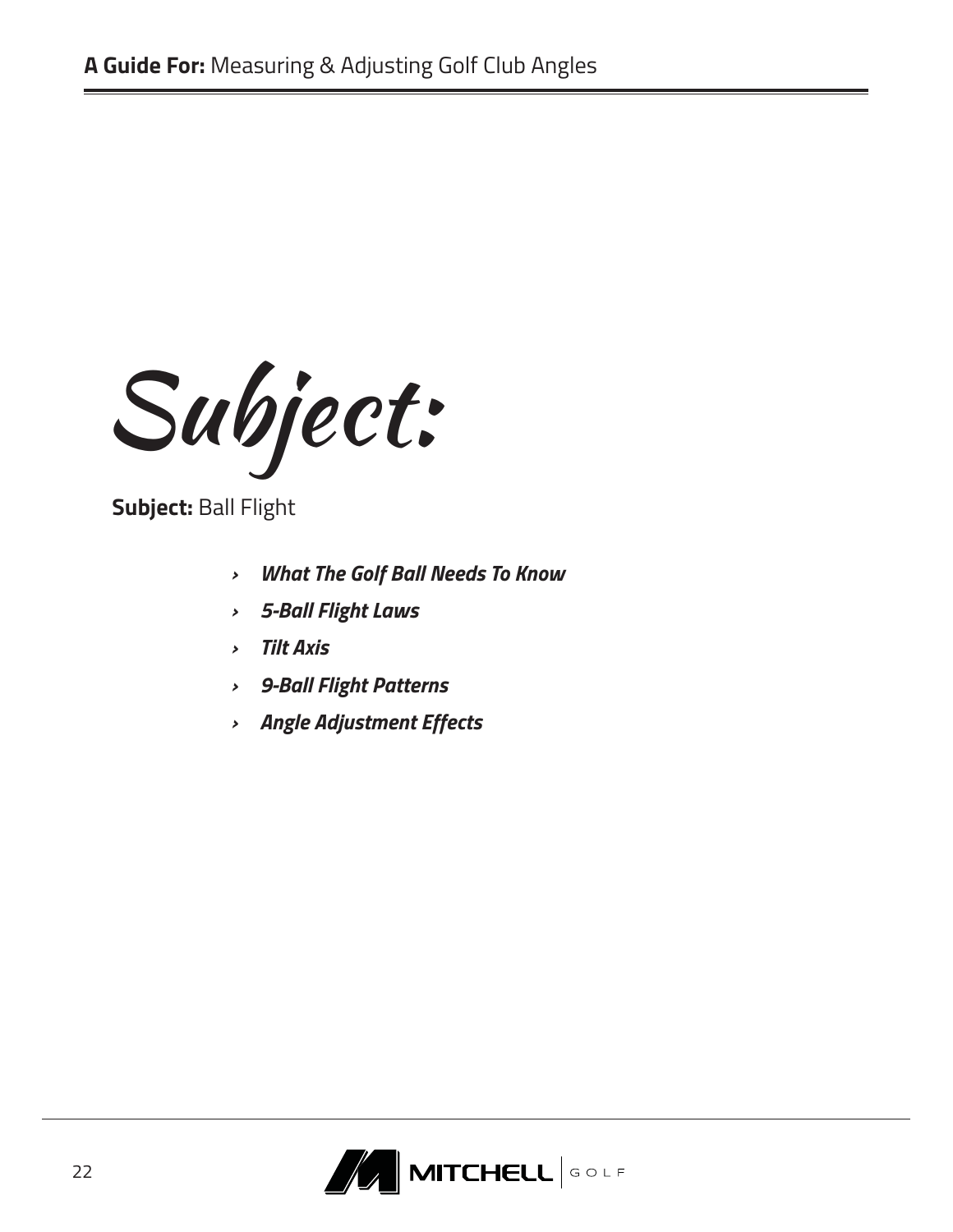# **Subject:** Ball Flight

### **What The Golf Ball Needs To Know**

You may be aware that the collision of the club head with a stationary golf ball happens in approximately a millisecond. The implied laws of physics from this collision are either achieved or overcome with the result determining the flight of the golf ball.

We must remember that as the golfer swings the club head, the club tries to square and sole itself that would result in a perfect impact position to launch the golf ball. But of course, this does not generally happen 100% of the time. As a matter of fact it seldom happens perfectly. That is why golf is a game of a degree of misses and not of perfect shots.

So what does a golf ball asks from a golf club head at impact?

- » How Fast Is The Club Head Moving (Speed)
- » Where Is The Impact Point (Centeredness)
- » What Direction Is The Club Head Moving (Path)
- » What Direction Is The Face Pointing (Face)
- » Descending Or Ascending Arc Of Club Head (Angle Of Approach)

These five questions are answered through physics. They determine the Ball Flight Laws, which were identified in the PGA Teaching Manual as a result of the study from the book *In Search Of The Perfect Swing*.

### **The 5-Ball Flight Laws**

- 1. **Speed** The velocity with which the club head is traveling, Speed influences the distance the ball will be propelled, as well as the trajectory and shape of the resulting shot.
- 2. **Centeredness** The exactness with which the ball makes contact on the face of the club relative to the percussion point or "sweet spot". Contact could be either on the center, fore (toe), aft (heel), above or below that "sweet spot".
- 3. **Path** The direction of the arc described by the club head in its travel away from and then back toward the target. Its line of travel at impact is one of the primary factors influencing direction for a full shot.
- 4. **Face Angle** The degree at which the leading edge of the club's face is at right angles to the swing path. It will determine the accuracy of the ball's flight along that line, or produce a left or right curve away from that line. However, Ball Flight Law #4, Face Angle should have a second part - **Face Attitude** - The direction the face plane is pointing at impact relative to lie angle. The ball rebounds 90 degrees off the face plane producing the tilt axis of the ball, thus its starting direction and eventual curvature.
- 5. **Angle of Approach** The angle formed by the descending or ascending arc of the club head on the forward swing in relation to the slope of the ground. Due to its influence on the ball's spin rate, the trajectory and the distance the ball travels will be affected.

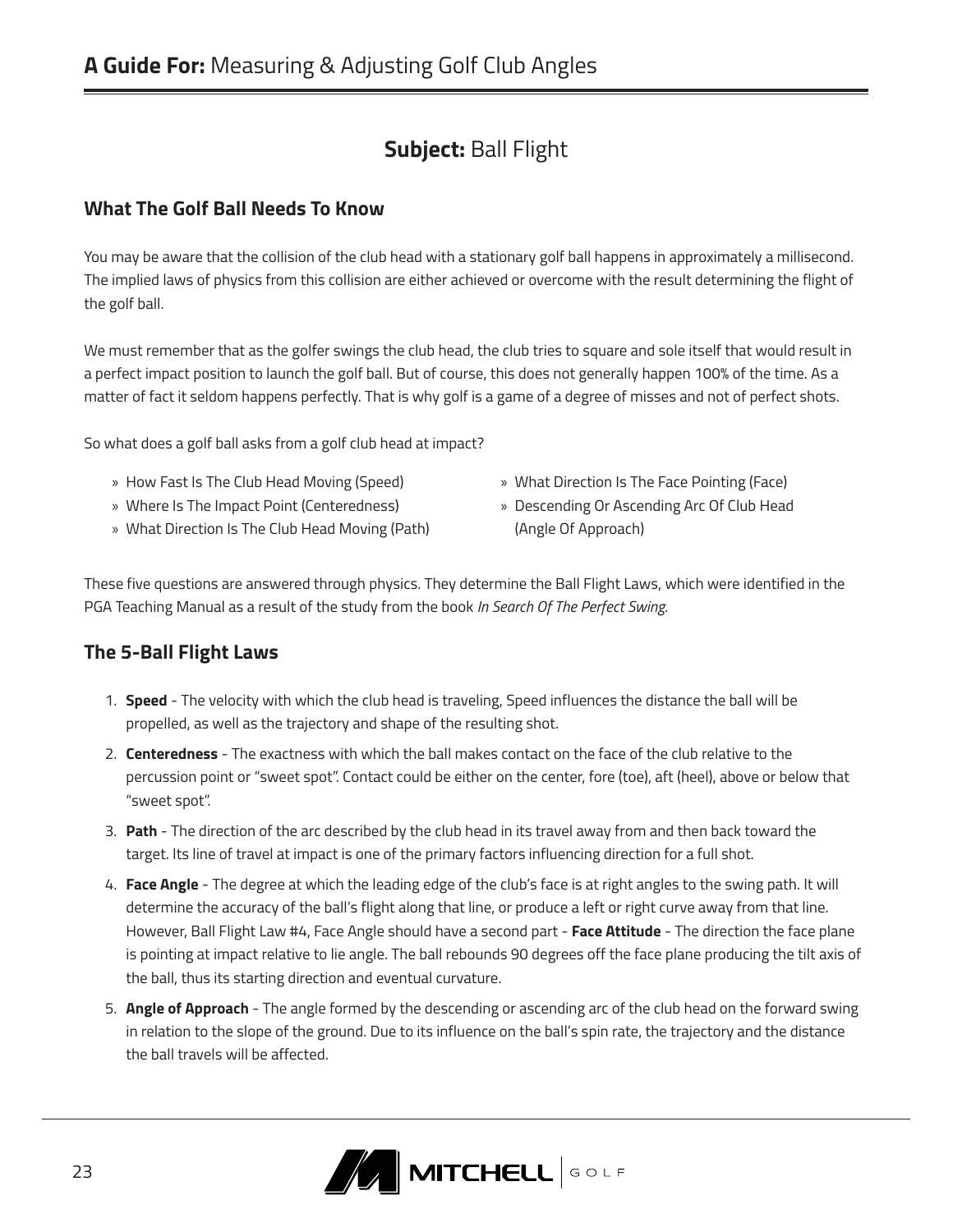# **Subject:** Ball Flight

Since the publishing of the PGA Teaching Manual in 1990, technology has given golf industry professionals more insight into these laws of physics. What has been learned is Law #4 Face has a third dimension at play, that being "face attitude". This is commonly referred to as lie angle, but the effect it has on ball flight is important in determining the initial direction the ball starts, more so than face angle and club head path.

Therefore the term "Face Attitude" should be added to the Ball Flight Laws' description. This addition to Ball Flight Law #4 is the principle - "Impact." Impact determines the "Tilt Axis Spin" of the golf ball, which is largely due to "Face Attitude". Tilt axis spin is the initial axis the ball rotates on, which determines the curvature of the ball flight.



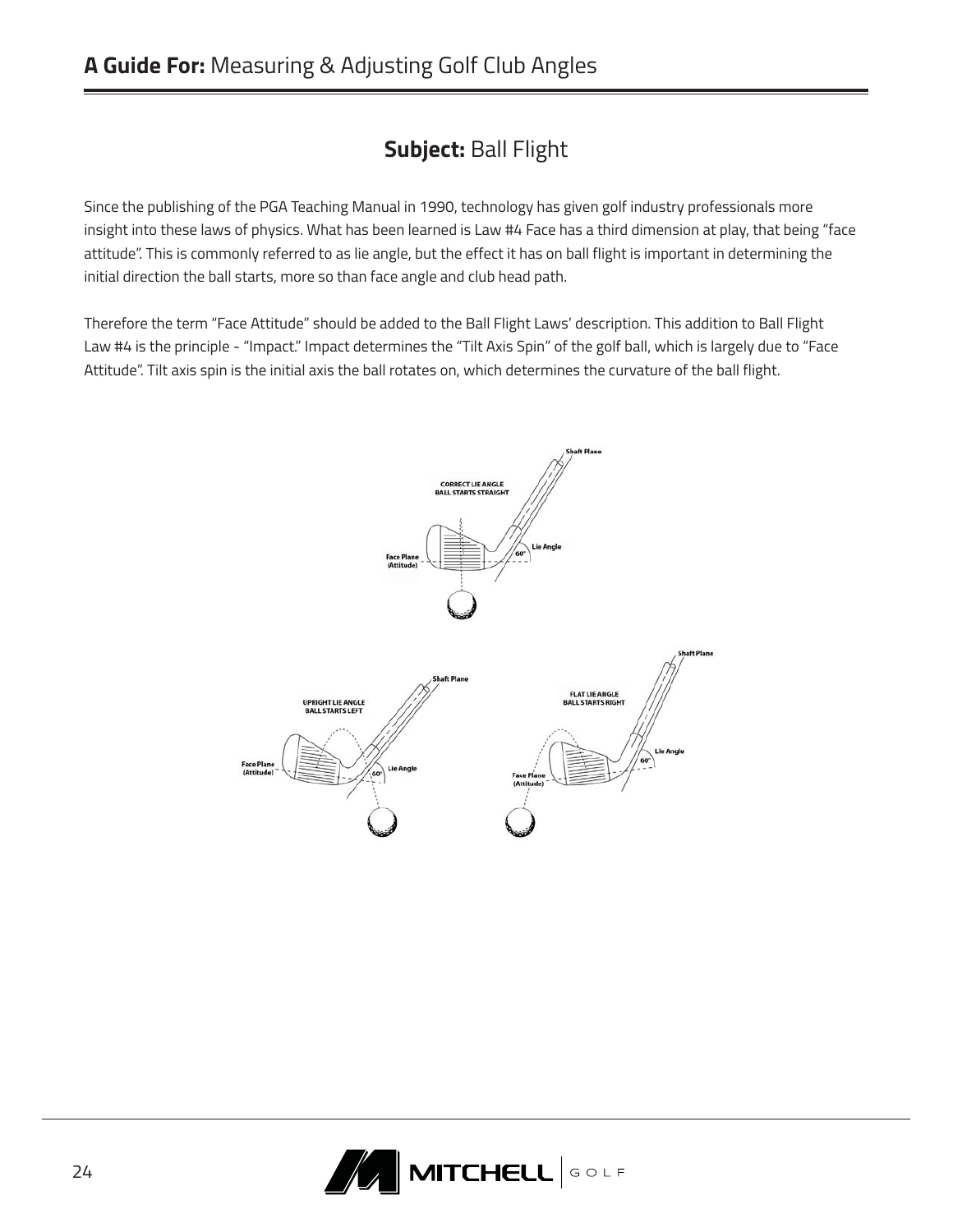### **9-Ball Flight Patterns**

The golf ball rebounds perpendicular to the club's face attitude. When the leading edge of a club's face angle is pointing to the right of the target line (open for a right-handed golfer) with a horizontal face attitude (horizontal lie angle) and the club path is parallel to the direction the leading edge is pointing, a push ball flight with a horizontal spin axis (no tilt) will result as illustrated in the 9-Ball Flight Patterns.



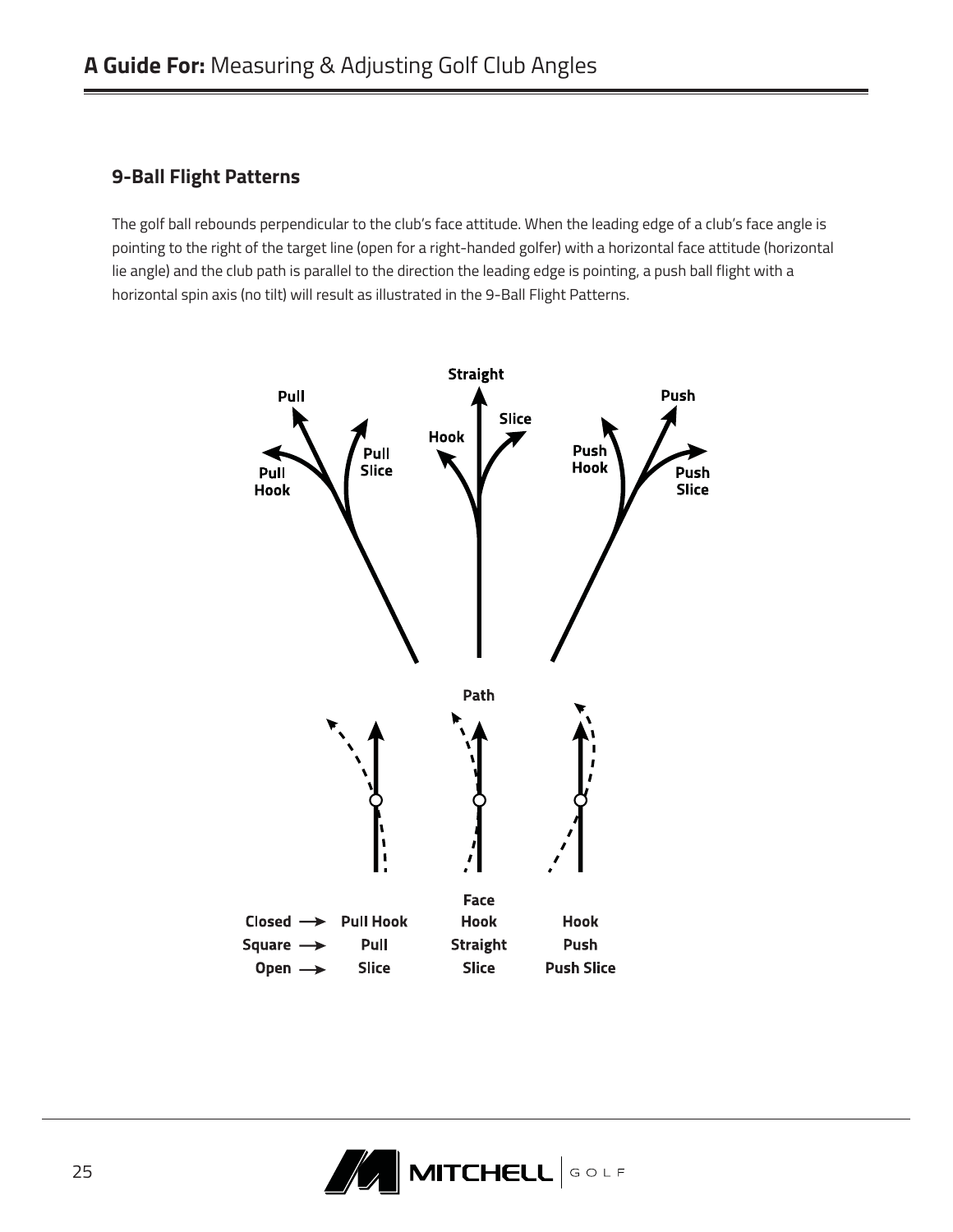



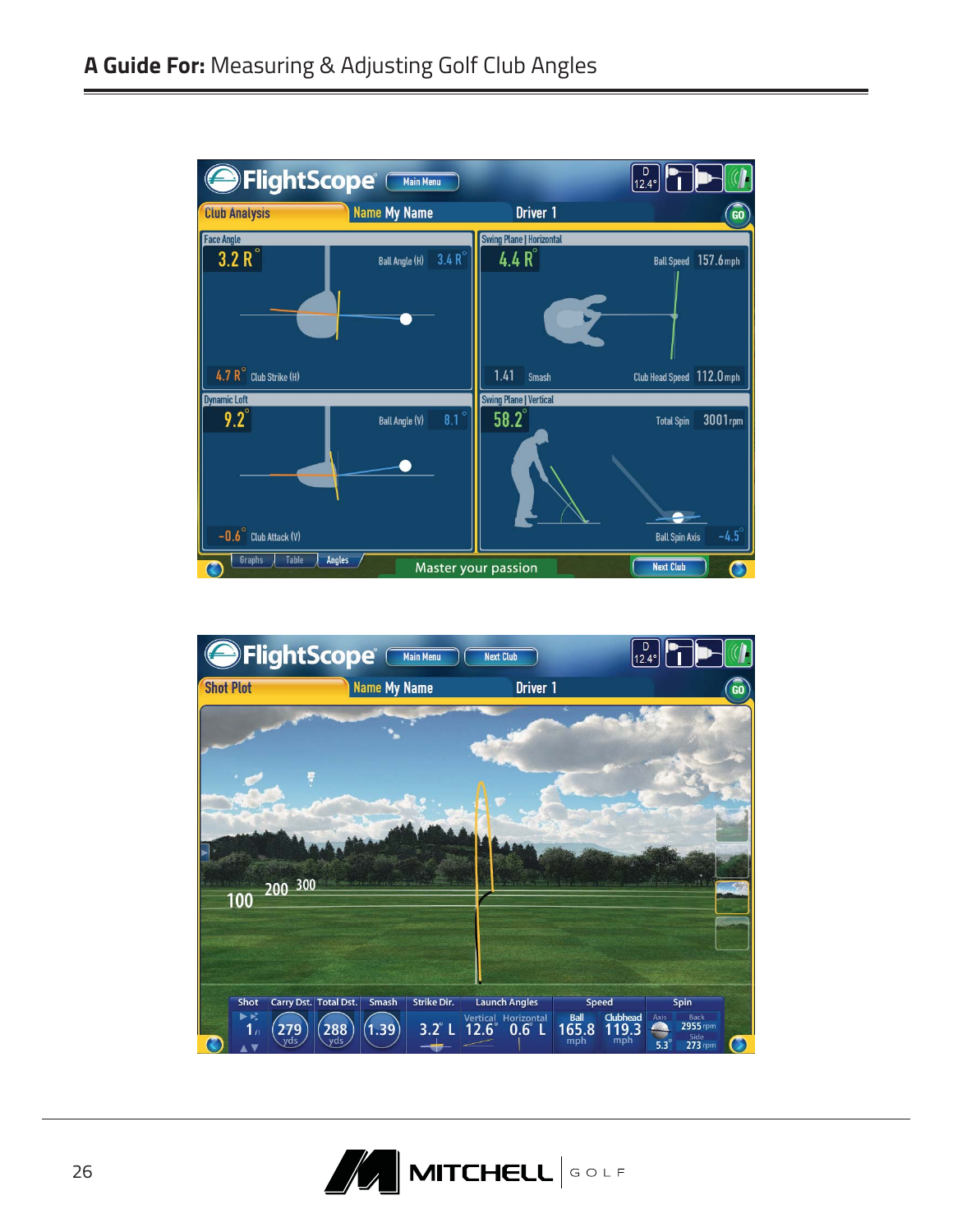Angle Adjustment Effects On Ball Flight

| Club#                    | <b>Deviation From Straight Ahead</b> |              |              |               | <b>Directional Displacement</b> |              |                |                |              |              |
|--------------------------|--------------------------------------|--------------|--------------|---------------|---------------------------------|--------------|----------------|----------------|--------------|--------------|
|                          | $2^{\circ}$                          | $4^\circ$    | $6^{\circ}$  | $8^\circ$     | $10^{\circ}$                    | $2^{\circ}$  | $4^\circ$      | $6^{\circ}$    | $8^{\circ}$  | $10^{\circ}$ |
| $2 - 17^{\circ} 200$ yds | $.61^{\circ}$                        | $1.22^\circ$ | $1.83^\circ$ | $2.44^\circ$  | $3.04^\circ$                    | $6.4^\circ$  | $12.8^\circ$   | $19.2^\circ$   | $25.5^\circ$ | $31.9^\circ$ |
| $3 - 20^{\circ}$ 190 yds | $.73^\circ$                          | $1.45^\circ$ | $2.18^\circ$ | $2.90^\circ$  | $3.62^\circ$                    | $7.2^\circ$  | $14.5^\circ$   | $21.7^{\circ}$ | $28.9^\circ$ | $36.0^\circ$ |
| $4 - 23^{\circ}$ 180 yds | $.85^\circ$                          | $1.70^\circ$ | $2.54^\circ$ | $3.38^\circ$  | $4.22^\circ$                    | $8.0^\circ$  | $16.0^\circ$   | $24.0^\circ$   | $31.9^\circ$ | $39.8^\circ$ |
| $5 - 26^{\circ}$ 170 yds | $.98^\circ$                          | $1.95^\circ$ | $2.92^\circ$ | $3.88^\circ$  | $4.82^\circ$                    | $8.7^\circ$  | $17.4^\circ$   | $26.0^\circ$   | $34.6^\circ$ | $43.2^\circ$ |
| $6 - 30^{\circ}$ 160 yds | $1.15^\circ$                         | $2.31^\circ$ | $3.45^\circ$ | $4.59^\circ$  | $5.73^\circ$                    | $9.7^\circ$  | $19.3^\circ$   | $29.0^\circ$   | $38.6^\circ$ | $48.1^\circ$ |
| $7 - 34^{\circ}$ 150 yds | $1.35^\circ$                         | $2.69^\circ$ | $4.03^\circ$ | $5.36^\circ$  | $6.68^\circ$                    | $10.6^\circ$ | $21.2^{\circ}$ | $31.7^\circ$   | $42.2^\circ$ | $52.7^\circ$ |
| $8 - 38^{\circ}$ 140 yds | $1.56^\circ$                         | $3.12^\circ$ | $4.67^\circ$ | $6.21^\circ$  | $7.73^\circ$                    | $11.5^\circ$ | $22.9^\circ$   | $34.3^\circ$   | $45.7^\circ$ | $57.0^\circ$ |
| $9 - 42^{\circ}$ 130 yds | $1.80^\circ$                         | $3.59^\circ$ | $5.38^\circ$ | $7.14^\circ$  | $8.89^\circ$                    | $12.3^\circ$ | $24.5^\circ$   | $36.7^\circ$   | $48.9^\circ$ | $61.0^\circ$ |
| PW - 46° 120 yds         | $2.07^\circ$                         | $4.13^\circ$ | $6.18^\circ$ | $8.20^\circ$  | $10.19^\circ$                   | $13.0^\circ$ | $26.0^\circ$   | $39.0^\circ$   | $51.9^\circ$ | $64.7^\circ$ |
| SW STG - 50° 110 yds     | $2.38^\circ$                         | $4.75^\circ$ | $7.10^\circ$ | $9.42^\circ$  | $11.69^\circ$                   | $13.7^\circ$ | $27.4^\circ$   | $41.1^{\circ}$ | $54.7^\circ$ | $68.3^\circ$ |
| SW MID - 55° 100 vds     | $2.85^\circ$                         | $5.69^\circ$ | $8.49^\circ$ | $11.24^\circ$ | $13.93^\circ$                   | $15.0^\circ$ | $29.9^\circ$   | $44.8^\circ$   | $59.6^\circ$ | $74.4^\circ$ |

# **DISPERSION - LEFT/RIGHT**



Produced by Henry Griffitts - Used With Permission

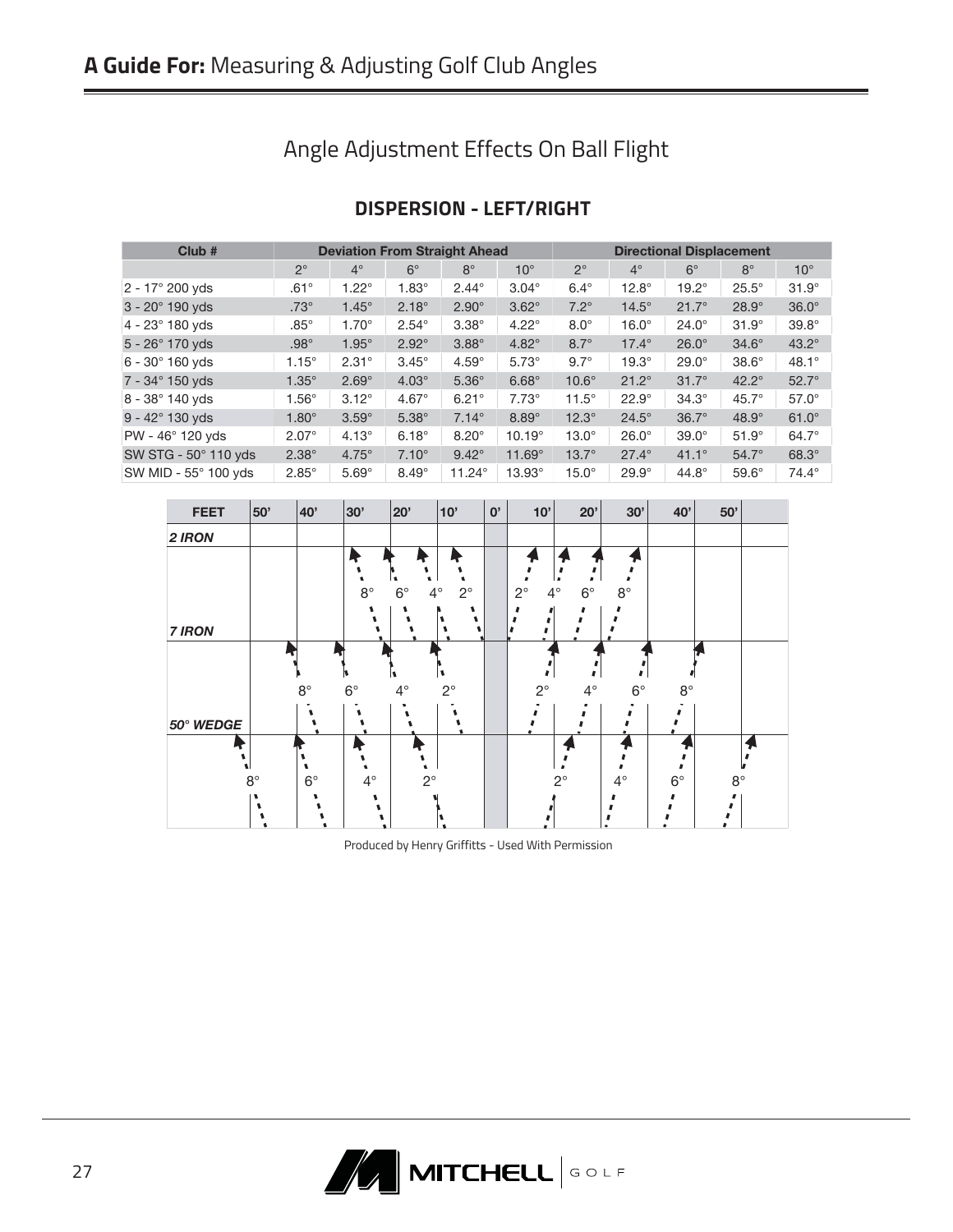# Conclusion

Golf club manufacturers do not have to make precise nor consistent sets of club. They do, however, need to manufacture clubs with designs capable of being adjusted at the point of sale. The most important design requirements are satisfactory hosel length and shape and metal hardness in cast clubs. It is important to point out that due to the investment cast process, cast club heads do not have precise and consistent angles as previously claimed. The fact is, cast clubs need angle adjustments in order to make a set progressively consistent.

The golf industry needs to embrace a different marketing tactic in reference to "standard" angles. Manufacturers have varying "standards." Therefore, when a golfer is recommended a 2° upright lie; the 2-degrees is upright from what? One manufacturer's 2° upright is not the same as another's. If the set is not checked to compare the progression of angles, how would the golfer know his set is progressively consistent at 2° upright.

Herein lies a serious flaw in club fitting. With the proper equipment, dynamic club fitting eliminates this flaw and allows the club fitter to adjust the lie angles to actual whole numbers, i.e., 62°, rather than just 2° upright. This should be done at the point of purchase by the club fitter so the golfer knows exactly what his club's angle performance numbers are. Club fitters can even be creative by adjusting the club's angles to enhance the golfer's shot making by adjusting for inconsistent performance of individual clubs in the set.

Golf club angles make a difference in club performance and influence how golfers swing the club.



- **Ed Mitchell, PGA** Founder / Mitchell Golf